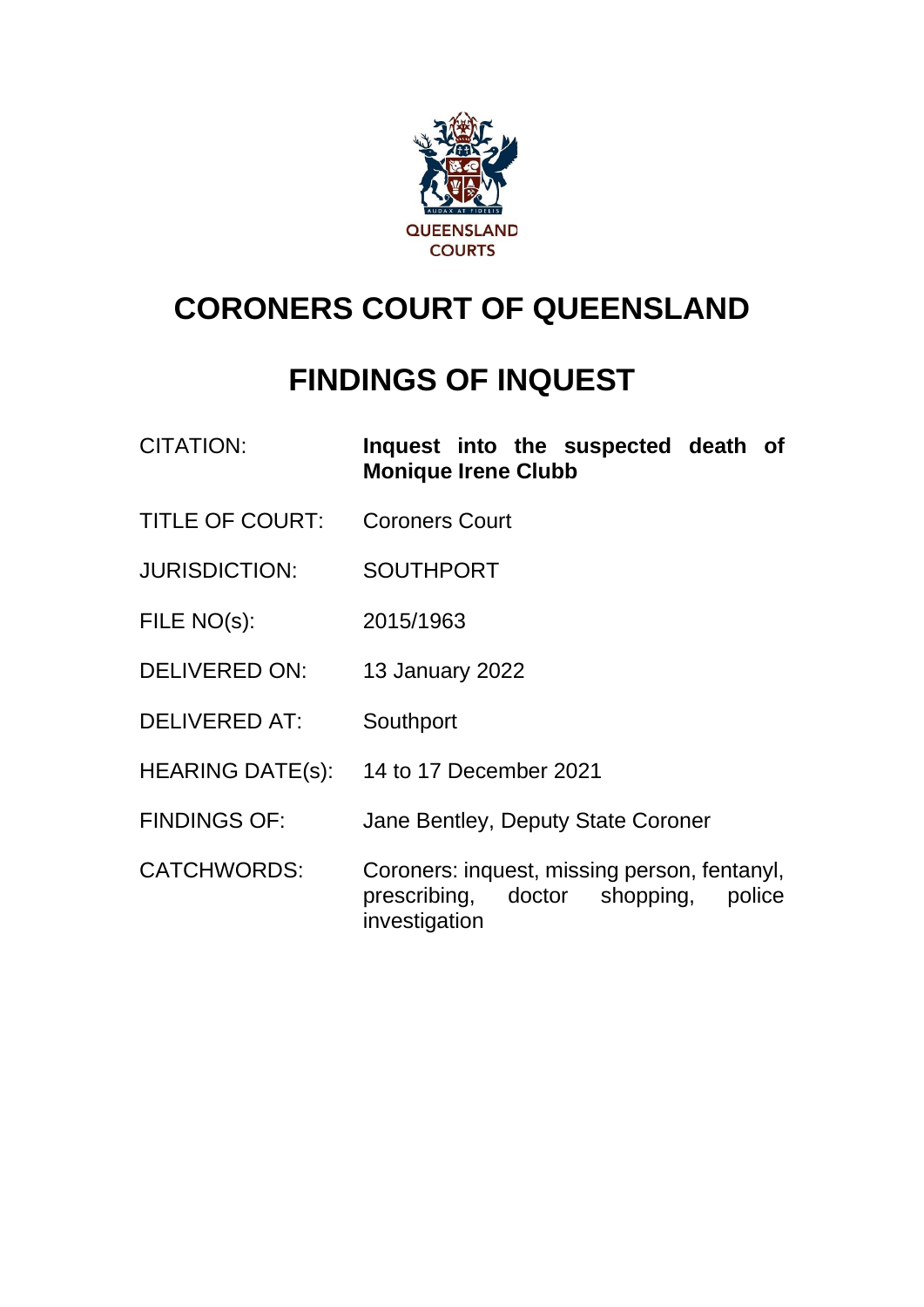## REPRESENTATION:

| <b>Counsel Assisting:</b> | Ms A Martens                                                    |
|---------------------------|-----------------------------------------------------------------|
| Ms McBride:               | Ms A Taylor, ATSILS                                             |
| Commissioner of Police:   | Mr I Fraser                                                     |
| $Dr A$ :                  | Ms J FitzGerald<br><b>Instructed by Avant Mutual</b>            |
| Dominic Lebler:           | Mr P Nolan<br>Instructed by AW Bale & Sons<br><b>Solicitors</b> |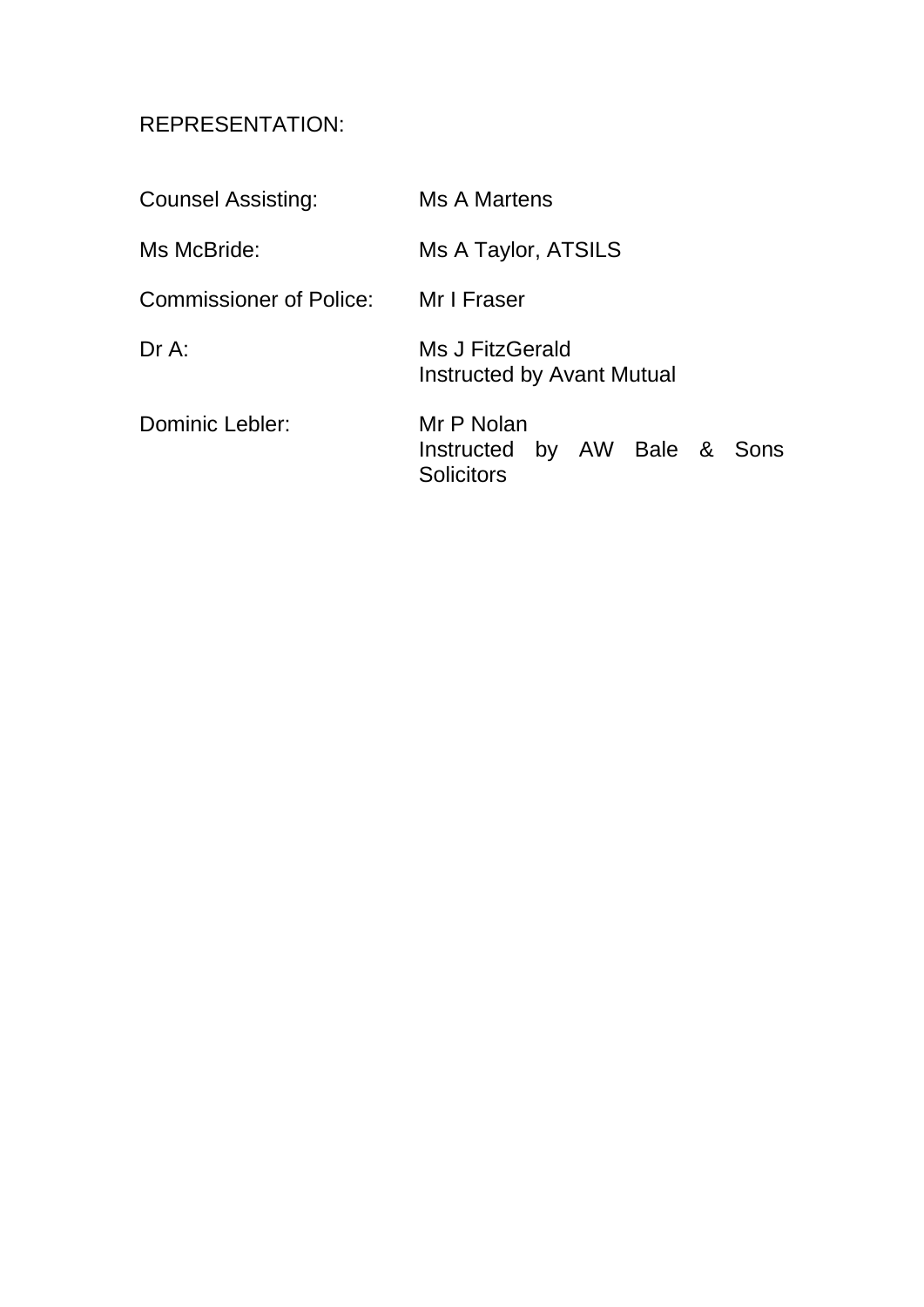## **Contents**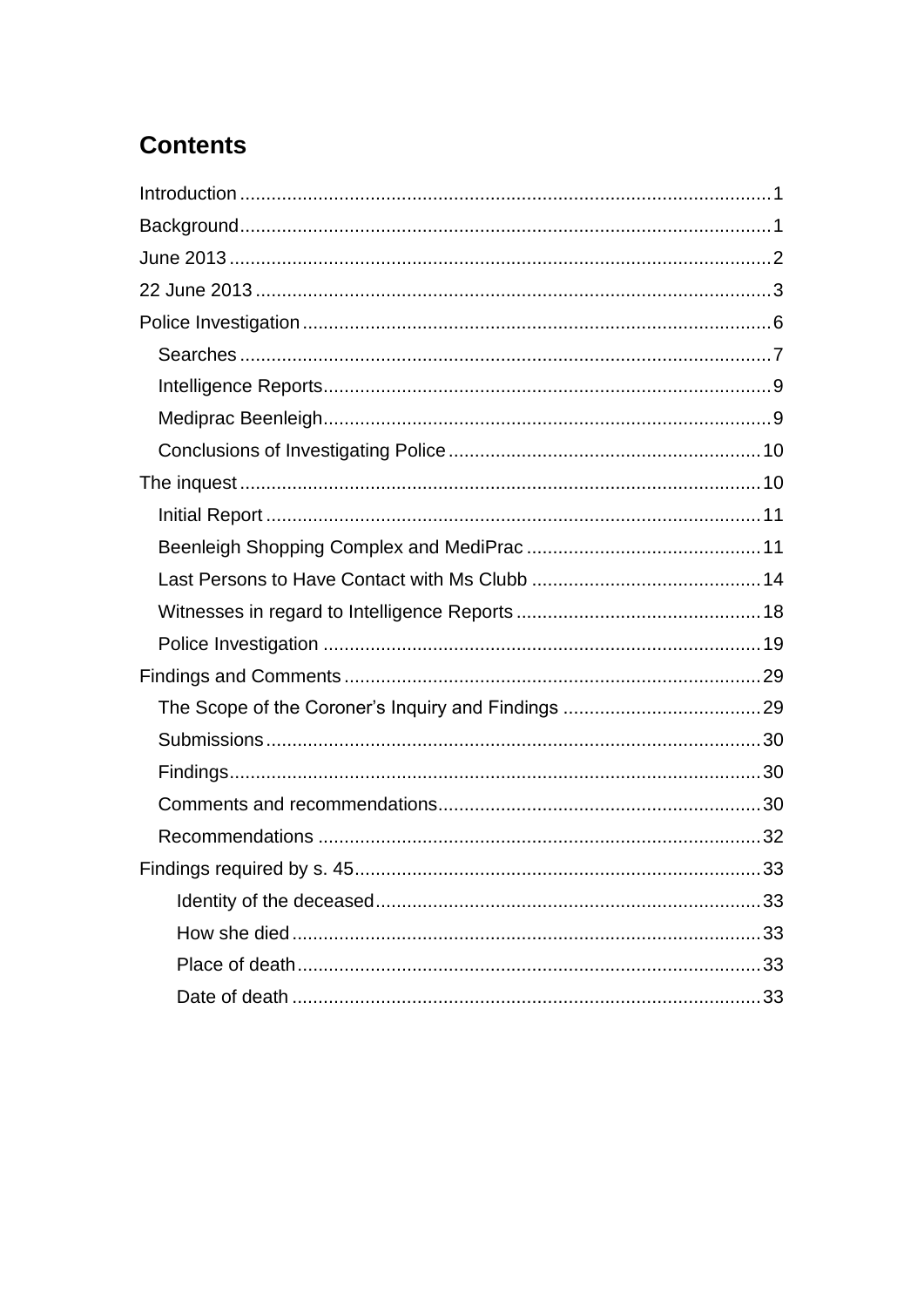## <span id="page-3-0"></span>**Introduction**

- 1. Section 45 of the *Coroners Act* 2003 provides that when an inquest is held the coroner's written findings must be given to the family of the person in relation to whom the inquest has been held, each of the persons or organisations granted leave to appear at the inquest and to officials with responsibility over any areas the subject of recommendations.
- 2. These are my findings in relation to the missing person, Monique Irene Clubb. They will be distributed in accordance with the requirements of the Act and posted on the web site of the Coroners Court of Queensland.
- 3. These findings and comments confirm the identity of the missing person, whether she is deceased, when, where and how she died and the cause of her death.

## <span id="page-3-1"></span>**Background**

- 4. At the time of her disappearance on 22 June 2013, Ms Clubb was 24 years old. She resided with her mother, Sheena McBride, at 17 Murphy Street, Point Vernon at Hervey Bay. Ms Clubb was extremely close to her mother and siblings and Ms McBride was always aware of Ms Clubb's whereabouts. If Ms Clubb was not at home she contacted her mother daily and told her where she was and what she was doing.
- 5. Ms Clubb was loved by her many friends and much loved by her family. As a young person she was a promising student and her family expected a bright future for her. Tragically she was involved in a serious car accident and suffered quite serious back and leg injuries. Due to the ongoing pain she suffered from these injuries she became addicted to opioid drugs. Ms Clubb had battled with drug addiction for many years which continued to the time of her disappearance.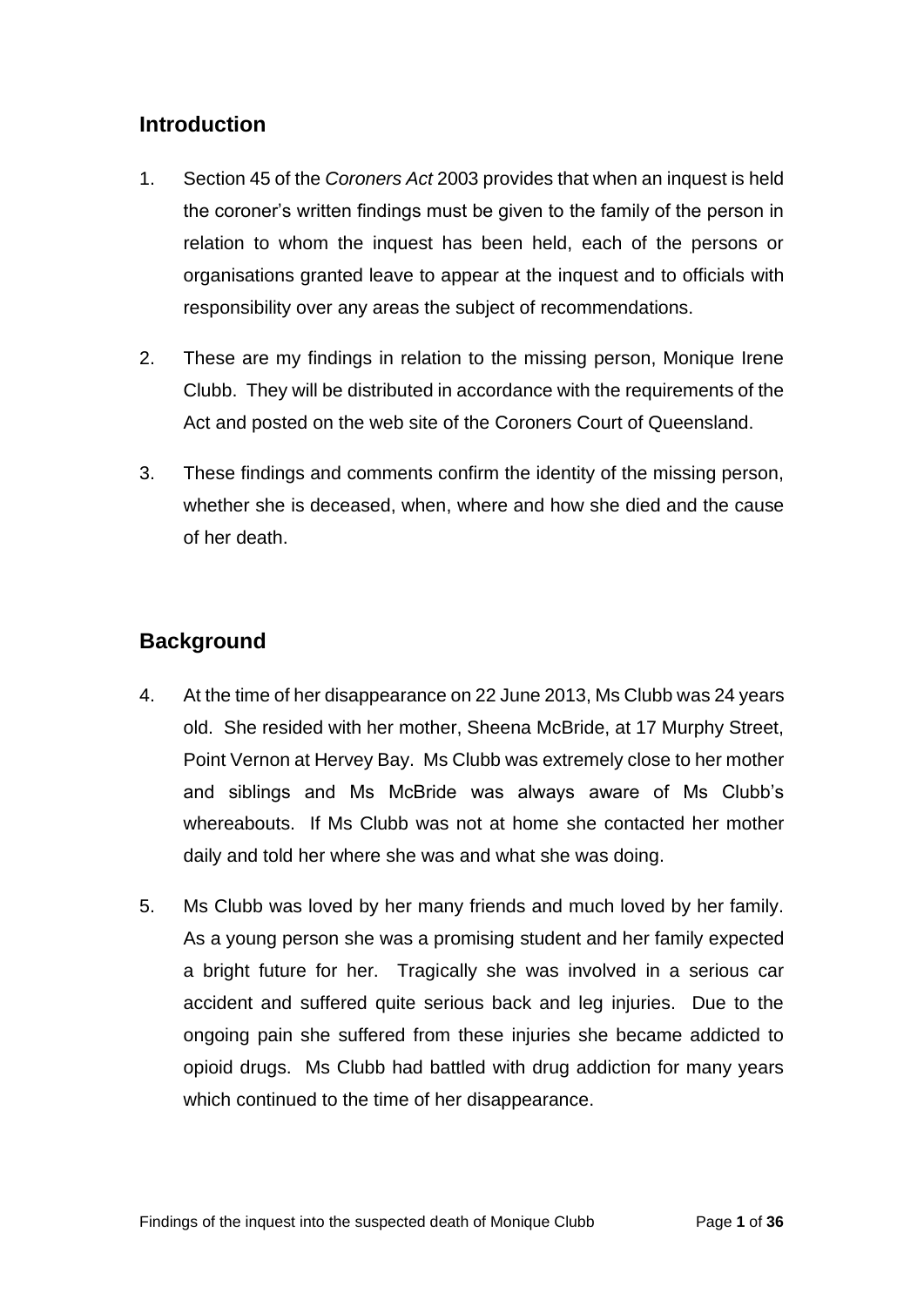### <span id="page-4-0"></span>**June 2013**

- 6. Ms McBride last saw Ms Clubb on 20 June 2013 when she left Hervey Bay at about 10.30am with Tracey Lee Brown, Alan-Lee Heginbotham and Leighton Sullivan, in Ms Brown's car. Ms Clubb told her they were going to Brisbane for the night.
- 7. Mr Heginbotham, Mr Sullivan and Ms Clubb planned to go to Caboolture to purchase some "patches" (fentanyl patches).
- 8. Ms Brown drove them to McDonalds at Deception Bay where they were to be picked up by the person who was going to supply them with drugs. Ms Brown left them there and continued on her journey to the Gold Coast.
- 9. All three waited at McDonalds for about five hours for the drug supplier to meet them but that person did not arrive. Mr Heginbotham and Mr Sullivan arranged for a lift to the residence of a relative of Mr Heginbotham at Deception Bay where they stayed the night. Ms Clubb remained at McDonalds and told them that someone was coming to pick her up. She gave Mr Heginbotham \$70 in case he sourced some fentanyl.
- 10. Dominic Lebler picked Ms Clubb up.
- 11. Mr Sullivan and Mr Heginbotham stayed the night at Deception Bay. Mr Heginbotham obtained a fentanyl patch and he injected a solution he extracted from it.
- 12. On the morning of 21 June 2013 Ms Clubb and Mr Lebler went to that address. Mr Heginbotham gave Ms Clubb his used patch. Mr Lebler and Ms Clubb gave Mr Sullivan a lift to the Caboolture train station. His arrival was recorded on CCTV at 11.23am. Mr Sullivan returned to Hervey Bay.
- 13. Mr Heginbotham spent the night of 21 June 2013 at Deception Bay.
- 14. Ms Clubb sent a text message to her friend, Sean Bailey at 12.36am on 21 June 2013 stating she was in Brisbane, she was starving and had nowhere to stay. He called her back about half an hour later and she told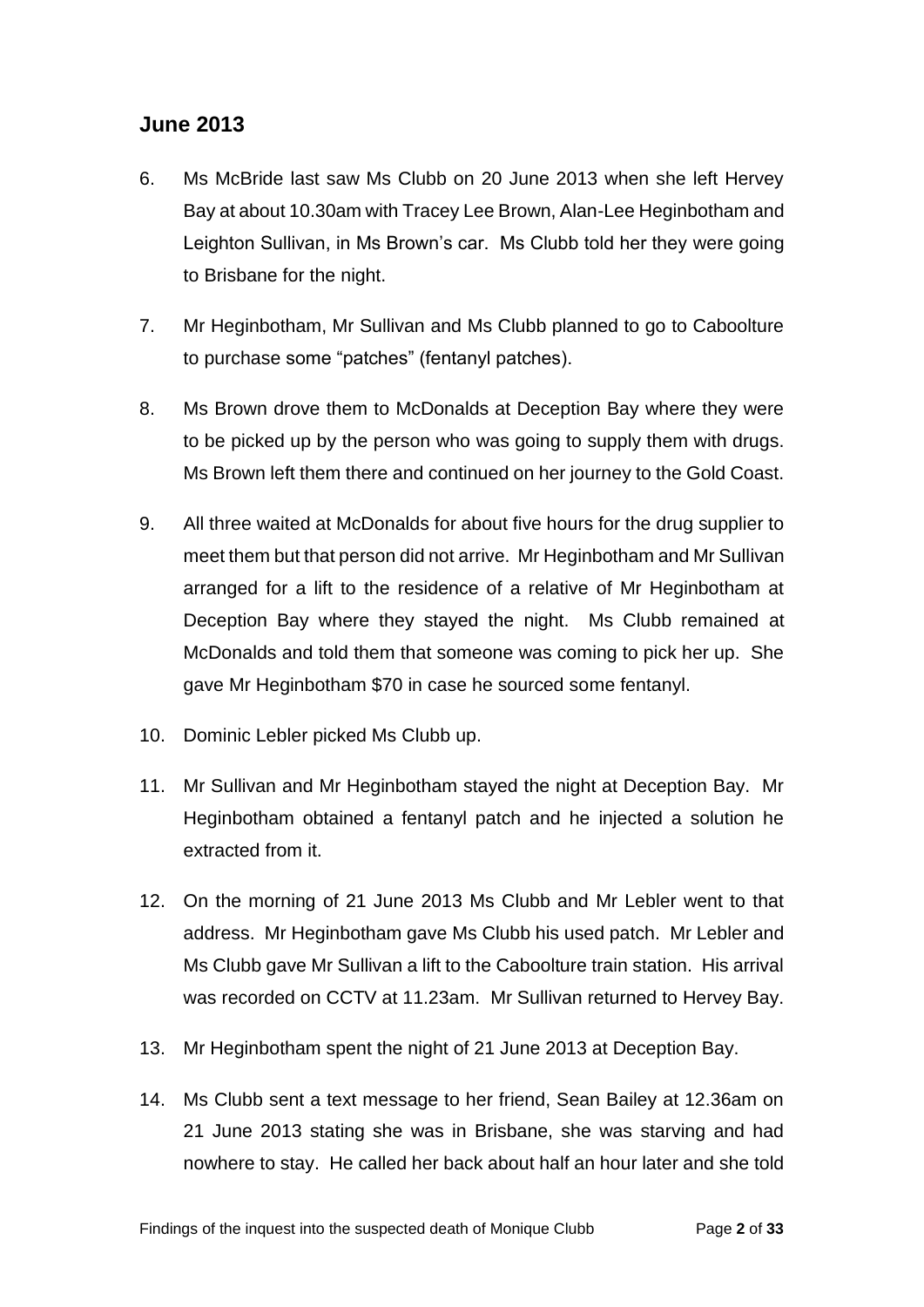him she was cold, hungry and stranded. He said he would pick her up if he could get a car.

15. Bryce Watt was staying at Ozcare at South Brisbane at that time. He first met Ms Clubb the night of 21 June 2013 when he saw her outside Ozcare. He got her a blanket and some food and she said she was staying at a lodge down the road. He later went to bed.

## <span id="page-5-0"></span>**22 June 2013**

- 16. On the morning of 22 June 2013 Ms Clubb called her mother and told her she was at Dominic's house with Mr Heginbotham and that Mr Lebler would drive her back to Hervey Bay if they could get money for fuel.
- 17. Ms McBride told police that this was the last contact she could recall having with Ms Clubb.
- 18. Ms Clubb called Mr Heginbotham twice on 21 June and said she was at Kangaroo Point and she was going to get some patches.
- 19. On the morning of 22 June 2013 Mr Lebler drove Ms Clubb to Ozcare in South Brisbane and they picked up Mr Watt. Mr Lebler dropped them off at the Buranda Railway Station.
- 20. At about 11am Ms Clubb and Mr Watt boarded a Doomben train at Buranda train station. They got off the train at Park Road station at 11.10am.
- 21. Mr Watt used the public phone box at Park Road station at 11:30am. Ms Clubb also spoke on the telephone. The identity of the recipient of that phone call is unknown.
- 22. Ms Clubb's friend, Natasha Ann McCarthy, who resided in Hervey Bay, received a text message from Ms Clubb on 22 June 2013 that read, "Hey can you help me out, I'm in Brissy sick."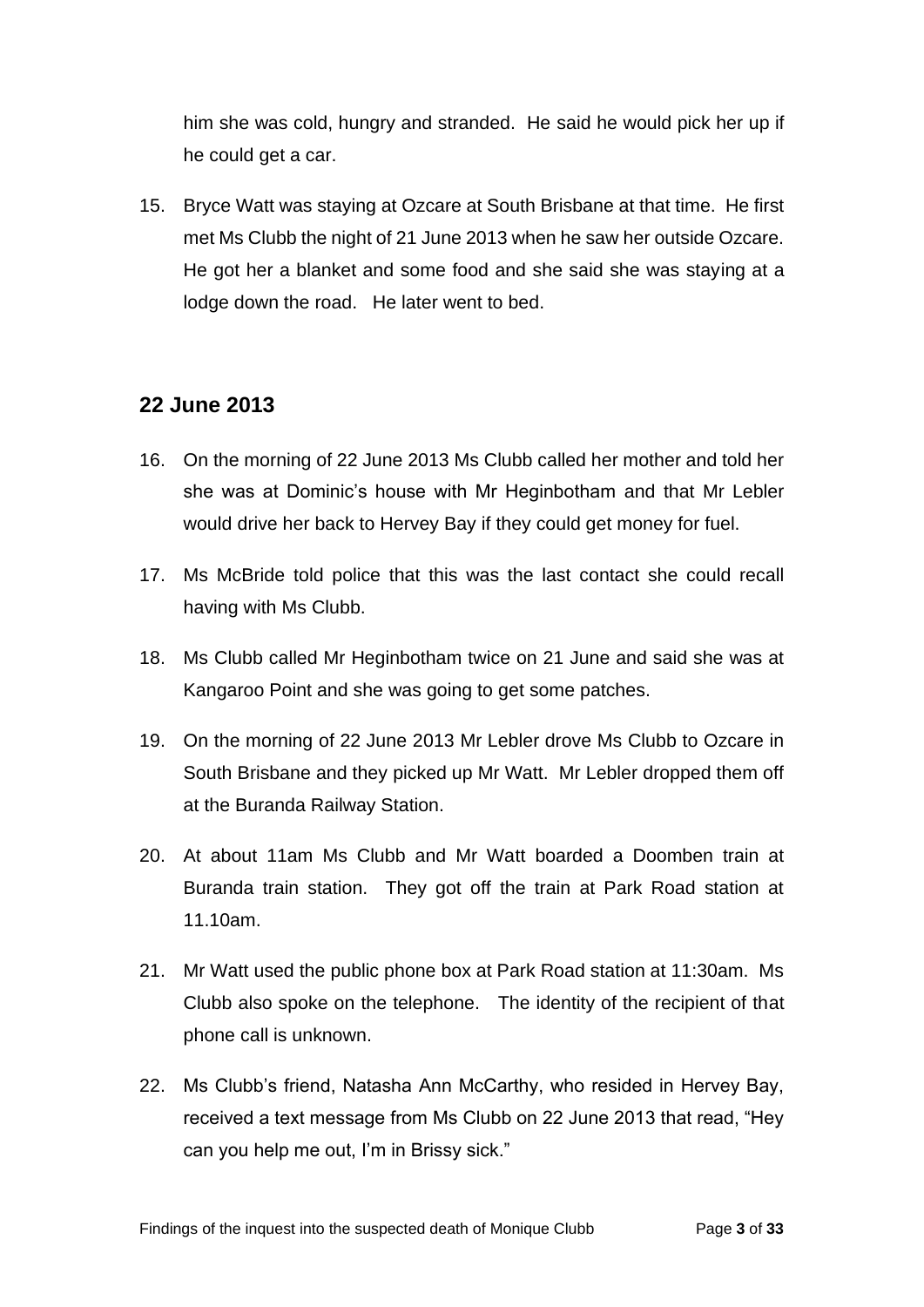- 23. Ms Clubb phoned Ms McCarthy and told her she was on her way to Beenleigh on a train with some bloke and asked about Mt Gravatt buses. She asked Ms McCarthy where she could source some Ritalin for her friend. Ms McCarthy wasn't able to assist her.
- 24. Ms Clubb and Mr Watt boarded a south bound train at 11.36am and travelled to Beenleigh arriving at the Beenleigh train station at 12.10pm.
- 25. Ms Clubb and Mr Watt were recorded on city safe cameras walking from the Beenleigh train station into George Street towards the Beenleigh Market Place shopping centre.
- 26. At 12.25pm Ms Clubb was recorded on CCTV outside MediPrac, a medical centre, at the shopping centre.
- 27. At 12.26pm Mr Watt entered the centre and went to a taxi phone.
- 28. At 12.30pm Ms Clubb entered Woolworths.
- 29. At 12.34pm Mr Watt and Ms Clubb left the centre.
- 30. At 12.38pm Ms Clubb went into MediPrac. Mr Watt was outside at a taxi rank.
- 31. Ms Clubb saw Dr A at MediPrac and obtained prescriptions for 50 x Diazepam (5mg), Bactrim and 5 fentanyl (75mcg) patches. Ms Clubb identified herself as Sheena McBride at the medical centre.
- 32. At 2.21pm Ms Clubb left MediPrac and met up with Mr Watt. They both then entered MediPrac again but went through it to the adjoining pharmacy. Ms Clubb obtained the prescribed fentanyl from the pharmacy. Mr Watt paid \$5.90 for it. Ms Clubb kept his bank card.
- 33. At 2.24pm Ms Clubb phoned Mr Heginbotham and told him she had obtained fentanyl.
- 34. That was the last time Ms Clubb used her phone although phone records revealed many unanswered phone calls and text messages to her phone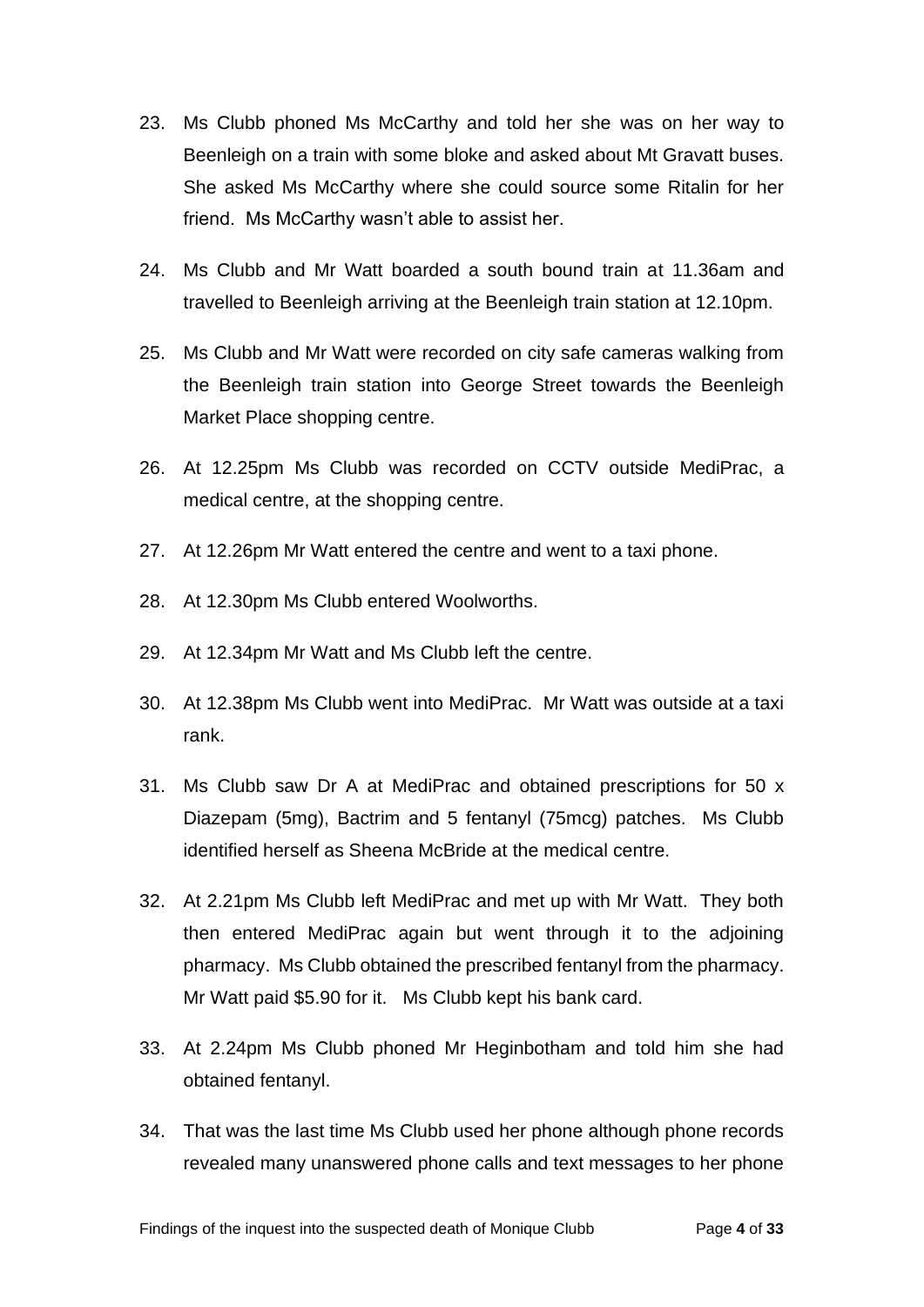after that time. Persons sending text messages and making phone calls included Mr Heginbotham, Ms McBride and Mr Lebler.

- 35. At 2.26pm Ms Clubb and Mr Watt left the pharmacy and separated.
- 36. At 2.27pm Ms Clubb was seen on CCTV to enter a toilet in the complex and stay there for some time. Mr Watt said that he last saw her entering the toilet. He waited for her but she did not come out so he left the complex. He returned to Beenleigh train station (he was recorded on CCTV arriving at the station at 2.50pm) and caught a train back to South Brisbane station (he was recorded on CCTV exiting the South Brisbane station at 3.30pm).
- 37. At 2.35pm Mr Heginbotham tried to phone Ms Clubb but she did not answer her phone.
- 38. Ms Clubb was recorded on CCTV as leaving the toilet at 2.55pm. She was alone.
- 39. At 2.56pm Ms Clubb entered Spend Less Shoes and attracted attention due to her erratic behaviour.
- 40. At about 3pm staff of Spend Less Shoes sent a text message to the security officer, Red Apolo stating, "Please come to Spend Less Shoes as soon as possible to get rid of a drunk woman."
- 41. At 3.04pm Mr Apolo started walking to Spend Less Shoes and on the way he received another text message stating, "Please come as soon as possible."
- 42. Mr Apolo told police that when he arrived at the shop he was told by the staff member that Ms Clubb had just left and she pointed to a young woman walking away in the direction of the food court. He saw that Ms Clubb was wearing a long brown, black and white dress. She headed towards entrance three and then out of the centre.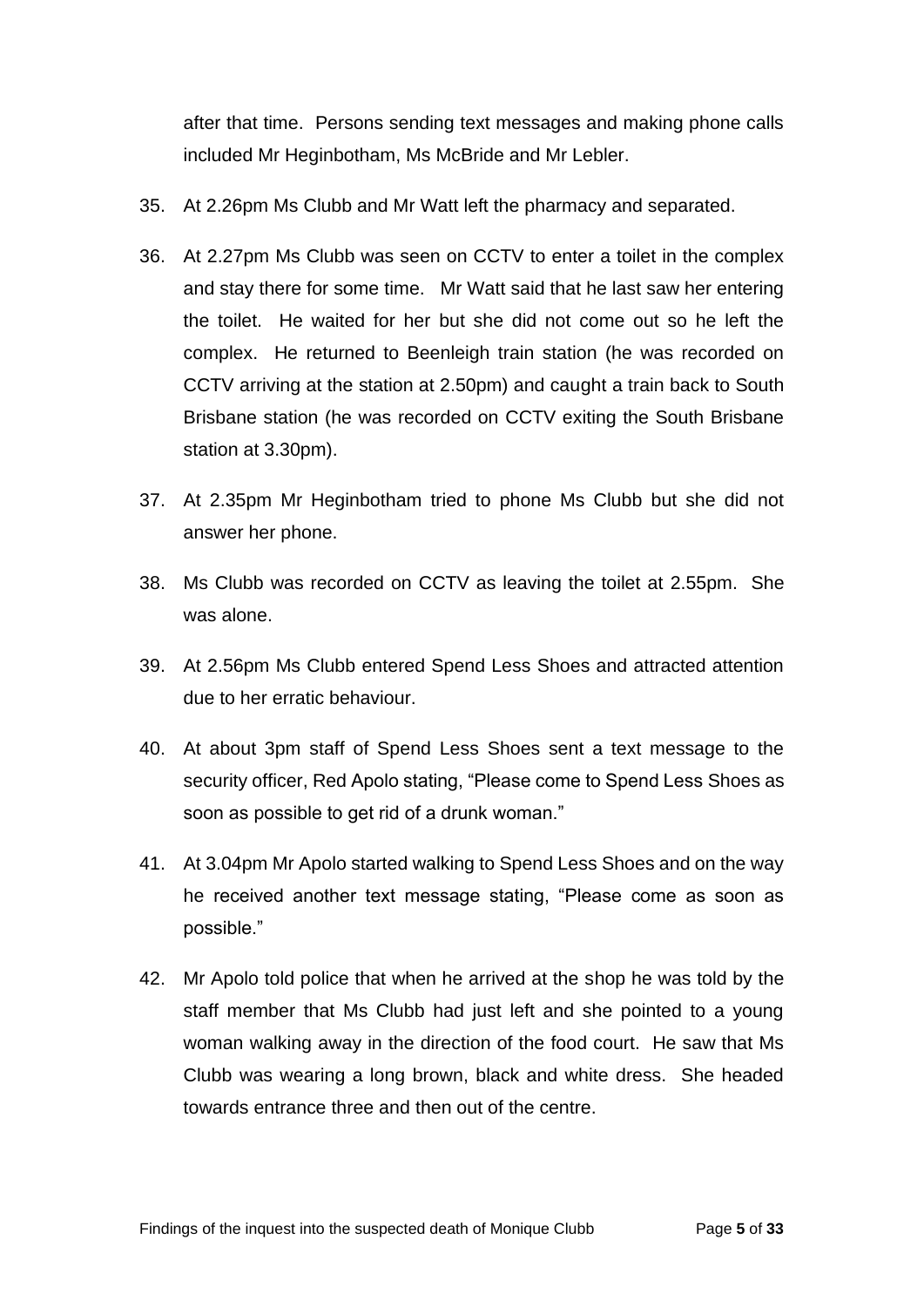- 43. She went out of the eastern side of the centre. Mr Apolo spoke to the staff member who told him that Ms Clubb had not stolen anything but appeared to be drunk and was swearing at customers.
- 44. Mr Apolo left the shop and walked out of the entrance but he could not see Ms Clubb. He then walked around to the eastern side of the building but she was not there. He then walked to the side of the complex overlooking Hugh Muntz park. He saw a group of young people running through the park and one of them told him that a young aboriginal woman had just jumped over the concrete wall into the park and ran toward the creek.
- 45. Mr Apolo looked toward the creek and saw Ms Clubb in the middle of the creek walking towards the bank on the other side. She stumbled in the creek but got up and continued walking to the far side of the creek. She appeared to be uninjured at this time. She was still carrying a large hand bag. The creek was only a couple of feet deep at the point she crossed it. This was the last sighting of Ms Clubb.
- 46. Mr Apolo returned to Spend Less Shoes and was advised that Ms Clubb left her wallet in the shop. It contained one bank card and an identification card. He lodged it with Lost Property and it was later obtained by police officers. It contained no fentanyl. Her handbag was never found.

## <span id="page-8-0"></span>**Police Investigation**

- 47. Ms McBride reported to police officers at Hervey Bay police station that Ms Clubb was missing on 28 June 2013.
- 48. Senior Constable Shannon Gray received the report and made numerous inquiries and investigations over the next days. He then briefed the Missing Persons Unit (MPU) in relation to the information he had obtained.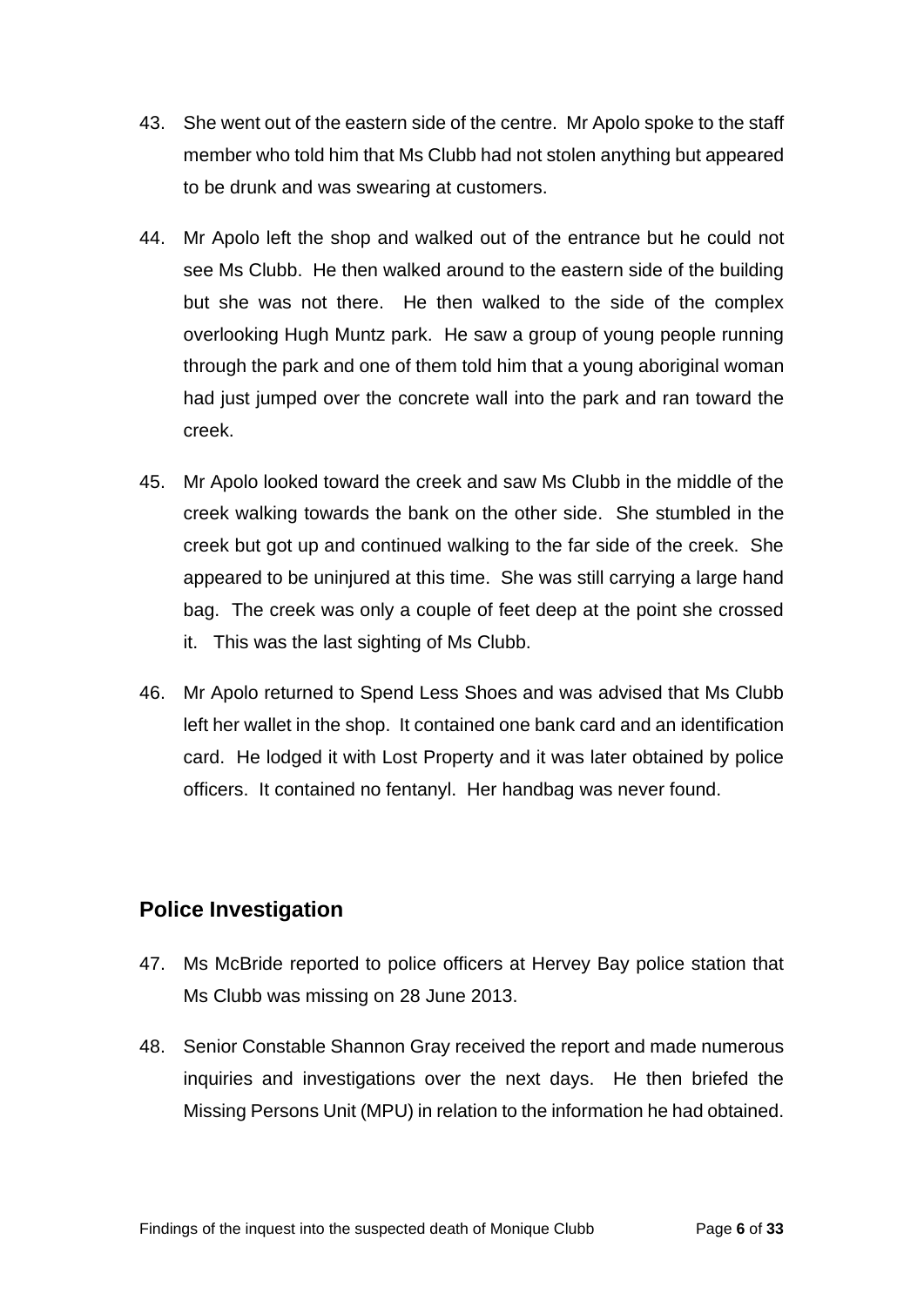- 49. Subsequent investigations revealed that Ms Clubb was last seen by Mr Apolo at the Beenleigh shopping complex.
- 50. An investigation was commenced by the MPU which was code named Operation Lima Credo.
- 51. Proof of life checks confirmed that there was no trace of Ms Clubb after she left the complex.
- 52. Police viewed CCTV footage from the Beenleigh Railway station and concluded that Ms Clubb had not gone to the train station after she left the complex.
- 53. The investigation was transferred to the Hervey Bay Criminal Investigation Branch (CIB) and subsequent inquiries were carried out by numerous officers from a number of regions including Hervey Bay, Beenleigh, Brisbane and Dutton Park as well as the MPU.

#### <span id="page-9-0"></span>*Searches*

- 54. Extensive searches were conducted for Ms Clubb in the park and the area surrounding it. Searches included air searches by police helicopter, two land searches, police dog searches for human remains, SES searches and water searches by the police Dive Squad. All searches failed to locate Ms Clubb.
- 55. On 8 July 2013 Hugh Muntz park was searched by PolAir and SES ground searchers. PolAir advised that the visibility was good in most areas, although somewhat limited by long grass and the taller trees.
- 56. On 16 July 2013 a further search of the park was conducted using 24 recruits from the QPS academy. Nothing of interest was located.
- 57. On 17 July 2013 a foot search of the park was conducted with police dogs, however, much of the terrain was difficult to search with dogs and the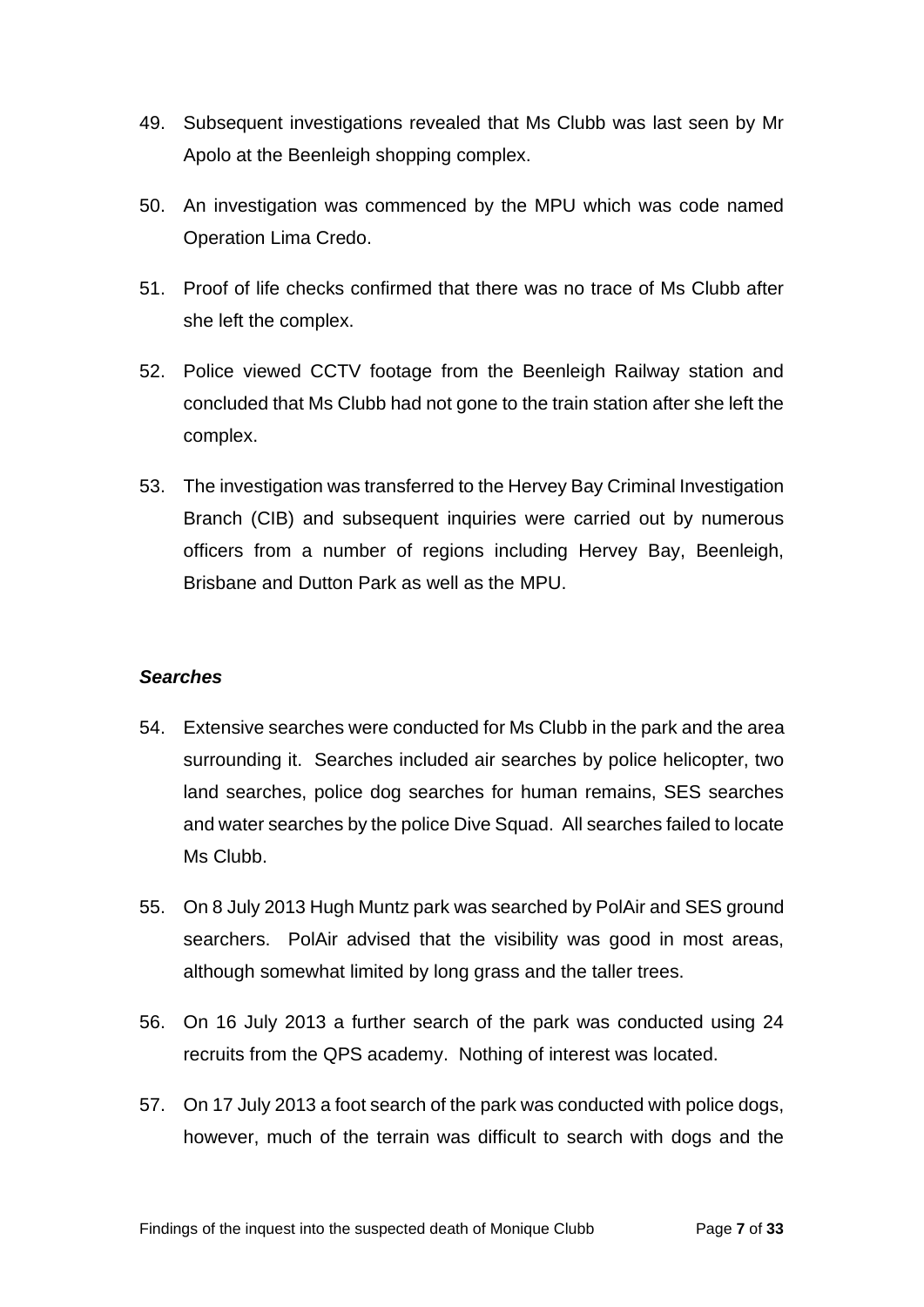amount of rubbish present and human interference made any detection unlikely even if Ms Clubb had been there.

- 58. On 19 July 2013 a further search was conducted in the bushland between Stockyard Lane and the railway line. Nothing of interest was located.
- 59. A review of the area was carried out on 7 November and it was decided to increase the search radius to two kilometres. Further searches were conducted of a disused shopping complex and surrounds including sections of the Albert River and banks.
- 60. Senior Sergeant Jim Whitehead, Officer in Charge of QPS Search and Rescue reviewed the searches that had been conducted in 2020.
- 61. He said that the search areas surrounding the park were heavily affected by flooding during the 2016 Tropical Cyclone Debbie inundations of South Eastern Queensland. However, it is unlikely, given the extent of flood waters in the park that human remains would have been significantly impacted.
- 62. Senior Sergeant Whitehead mathematically calculated Probability for Detection (POD) for the PolAir search was 80% for the open areas searched. The POD for the initial search was 72% and the recruit search 80%. There is a small chance that the searches could have missed an unresponsive person but decomposition would have produced a noticeable odour that would not have been missed.
- 63. The park is an open area, used to a small degree for recreation and to a greater extent by some homeless people. Senior Sergeant Whitehead said that it is reasonable to expect that if Ms Clubb had died in the park she would have been found either during the searches or some time after by users of the park.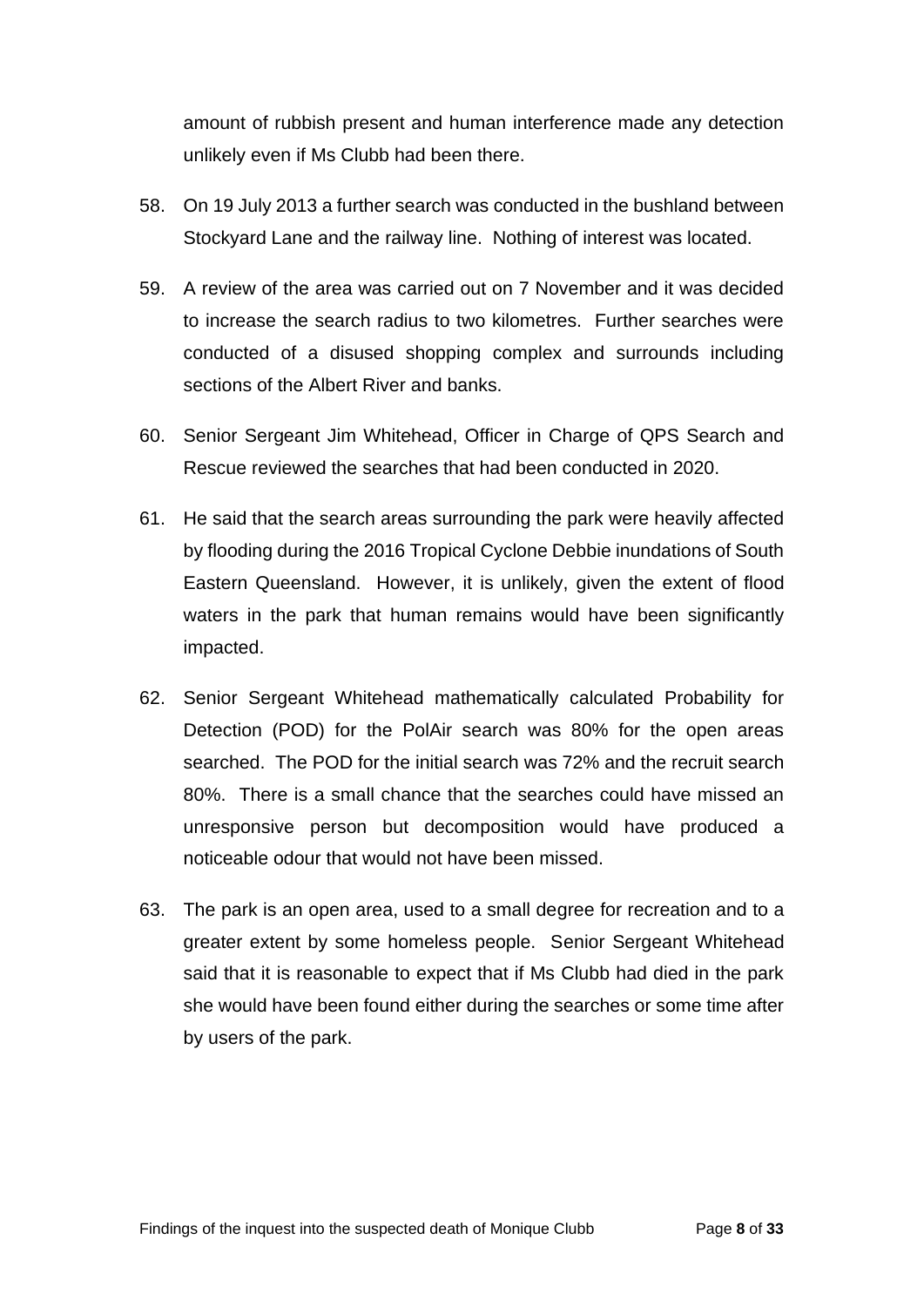#### <span id="page-11-0"></span>*Intelligence Reports*

- 64. Police received numerous intelligence reports and reports from informants about what may have happened to Ms Clubb. A number of sources told police that Vincent Moran organised for Ms Clubb to be killed because she and others had broken into this house and stolen his property. Police spoke to Mr Moran who denied any involvement or knowledge of Ms Clubb's disappearance. Police searched his residence and found nothing of interest.
- 65. All reports regarding Ms Clubb received by police were based on hearsay and conjecture. Police investigated all reports and information received but could find no credible or reliable information or evidence which would corroborate any of the allegations.

#### <span id="page-11-1"></span>*MediPrac Beenleigh*

- 66. Ms Clubb had visited the same practice on 20 March 2012 and again on 1 April 2012 at which time it was noted that she was not to be seen due to drug issues and hostile behaviour.
- 67. Ms Zocaro was the receptionist at the practice on 22 June 2013. She told police that Ms Clubb attended at about midday. She was in her mid to late thirties. Ms Clubb gave a false name. She said she was Sheena McBride (DOB 5 June 1970) i.e. 43 years old. She provided no photographic identification. Ms Zocaro told Ms Clubb that she could not process her through the system without her Medicare card or \$50 in cash. She gave Ms Clubb a form to fill out and Ms Clubb telephoned someone whilst completing it and wrote the Medicare number and the expiry date on the form.
- 68. Ms Clubb told Ms Zocaro that she wanted to see a doctor to get pain relief as she had slipped a disc in her back and she was away from home and couldn't see her usual doctor.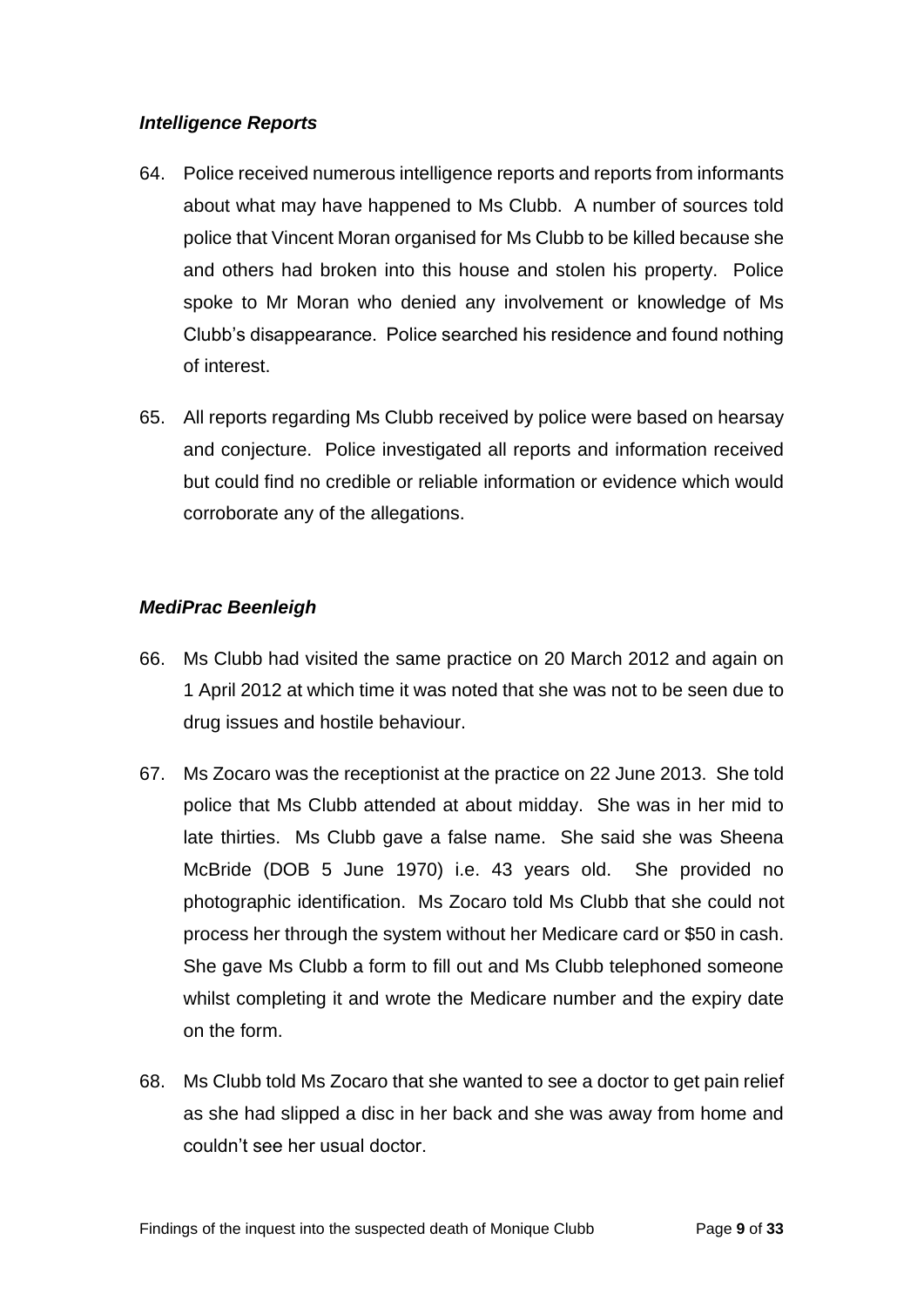- 69. She waited about 45 minutes to see a doctor (Doctor A) during which time she was fidgety and restless. During the consultation Ms Clubb came out of the doctor's room to use the toilet and Dr A told Ms Zocaro that she suspected Ms Clubb might be a doctor shopper and she needed to make a call to check she wasn't flagged. She asked Ms Zocaro to distract Ms Clubb while she made the call.
- 70. A short time later Ms Clubb went back in to finish the consultation and then left the surgery and walked to the pharmacy. Ms Zocaro followed her and said again that she needed to see her Medicare card and then told a staff member at the pharmacy that she needed to see some ID before Ms Clubb left.
- 71. About five minutes later Ms Zocaro saw Ms Clubb walk through the medical centre to the pharmacy with a male person.
- 72. The pharmacist came in and said that Ms Clubb told her that she had showed Ms Zocaro ID. Ms Zocaro said that this was not true and told Dr A that the patient had possibly provided a false name.

#### <span id="page-12-0"></span>*Conclusions of Investigating Police*

73. Despite the conclusions of Sergeant Nelson as to the outcome of the searches, on 27 February 2015 Detective Senior Sergeant Powell of the MPU reported to the Detective Inspector of the Homicide Investigation Unit that it was his view that Ms Clubb overdosed within the bushland or nearby or met with foul play shortly after exiting the bushland.

## <span id="page-12-1"></span>**The inquest**

74. The inquest took place at Southport Magistrates Court from 14 December 2021 to 17 December 2021.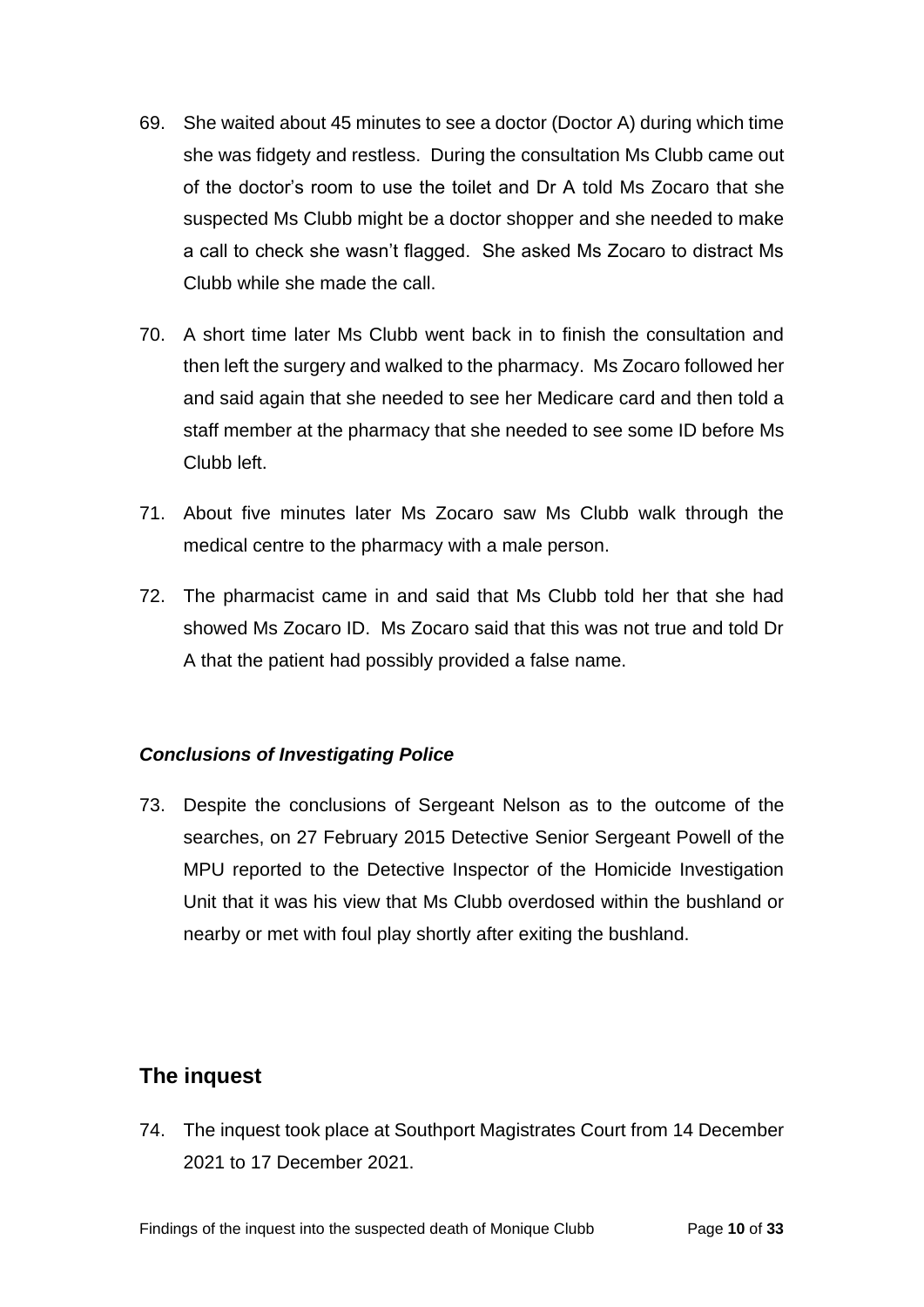- 75. Nineteen witnesses were called.
- 76. The issues explored at the inquest were:
	- Whether or not Ms Clubb is deceased:
	- In the event Ms Clubb is deceased, the findings required by s. 45(2) of the Coroners Act 2003; namely the identity of the deceased person, when, where and how she died and the cause of her death;
	- The appropriateness of the medications prescribed and dispensed on 22 June 2013;
	- The adequacy of the Queensland Police Service investigation.

#### <span id="page-13-0"></span>**Initial Report**

- 77. Sheena McBride gave evidence. Ms McBride was very close to her daughter and reported her missing when she was unable to contact her. Ms McBride said Ms Clubb was using only one phone at the time she disappeared although she had previously often had a couple of phones that she used at the same time.
- 78. Ms McBride said that Ms Clubb was on her Medicare card so they had the same Medicare number.

#### <span id="page-13-1"></span>**Beenleigh Shopping Centre and MediPrac**

- 79. Red Apolo gave evidence.
- 80. Mr Apolo was the security office at the Beenleigh shopping complex on 22 June 2013. He was the last person known to have seen Ms Clubb.
- 81. He said that when he received the text message from the staff at Spend Less Shoes he walked to the shop. He agreed, after viewing the CCTV footage, that he was in the shop at the same time as Ms Clubb but said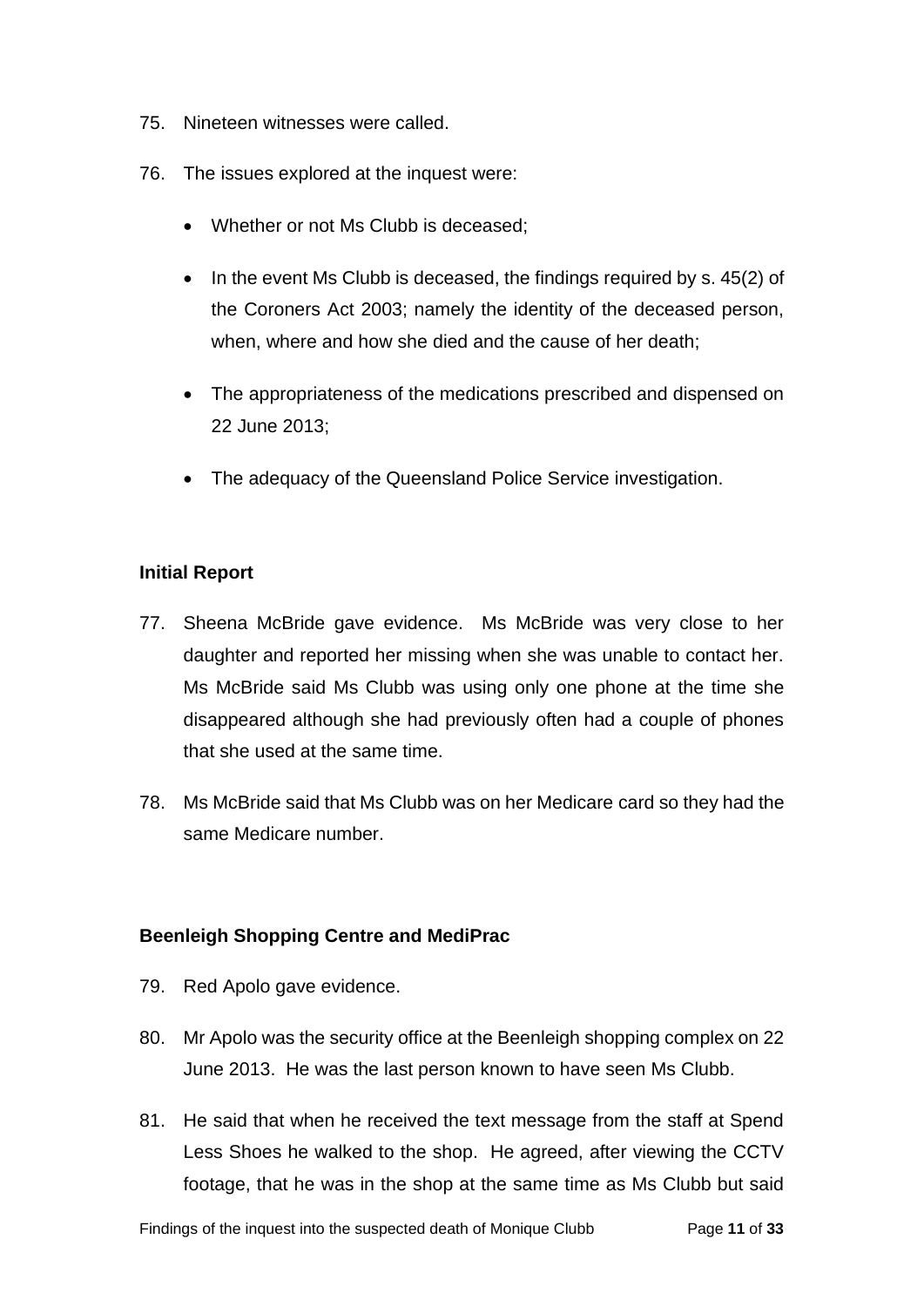that he didn't speak to her. The staff pointed her out and said she had been swearing at other customers. She left the shop and walked towards the entrance. He walked after her. He said that he was making sure she left the complex.

- 82. He did not see her jump over the barrier into the park but said he assumed she would have jumped over where it was closest to the ground which was a height of about two metres.
- 83. When Mr Apolo last saw Ms Clubb she had nearly crossed the creek. She did not appear to be injured. He saw her trip over in the water. It was only about a foot deep. She got up immediately and kept going. He watched her for about two to three minutes. She did not proceed into the bush but stood beside a concrete pillar on the far side of the shallow creek. She was still standing in the water when he left. He returned to the shop and told staff that she had left the centre.
- 84. Mr Apolo said that Ms Clubb did not appear intoxicated to him when he saw her.
- 85. Natalie Zocaro was the receptionist at the MediPrac at Beenleigh. She explained the practice database. She said the medical practice required new patients to provide details and a Medicare card and photo identification if they had some. They were encouraged to obtain photo identification but if they didn't have any they could still see a doctor and were told to bring some in on their next visit.
- 86. Ms Zocaro said that Ms Clubb must have provided a Health Care card as she had entered that number on the file.
- 87. Dr A came out during her consultation with Ms Clubb and said that she had concerns about Ms Clubb and wanted to phone the Doctor Shopper Hotline. She did so whilst Ms Clubb went to the toilet and then she finished the consultation.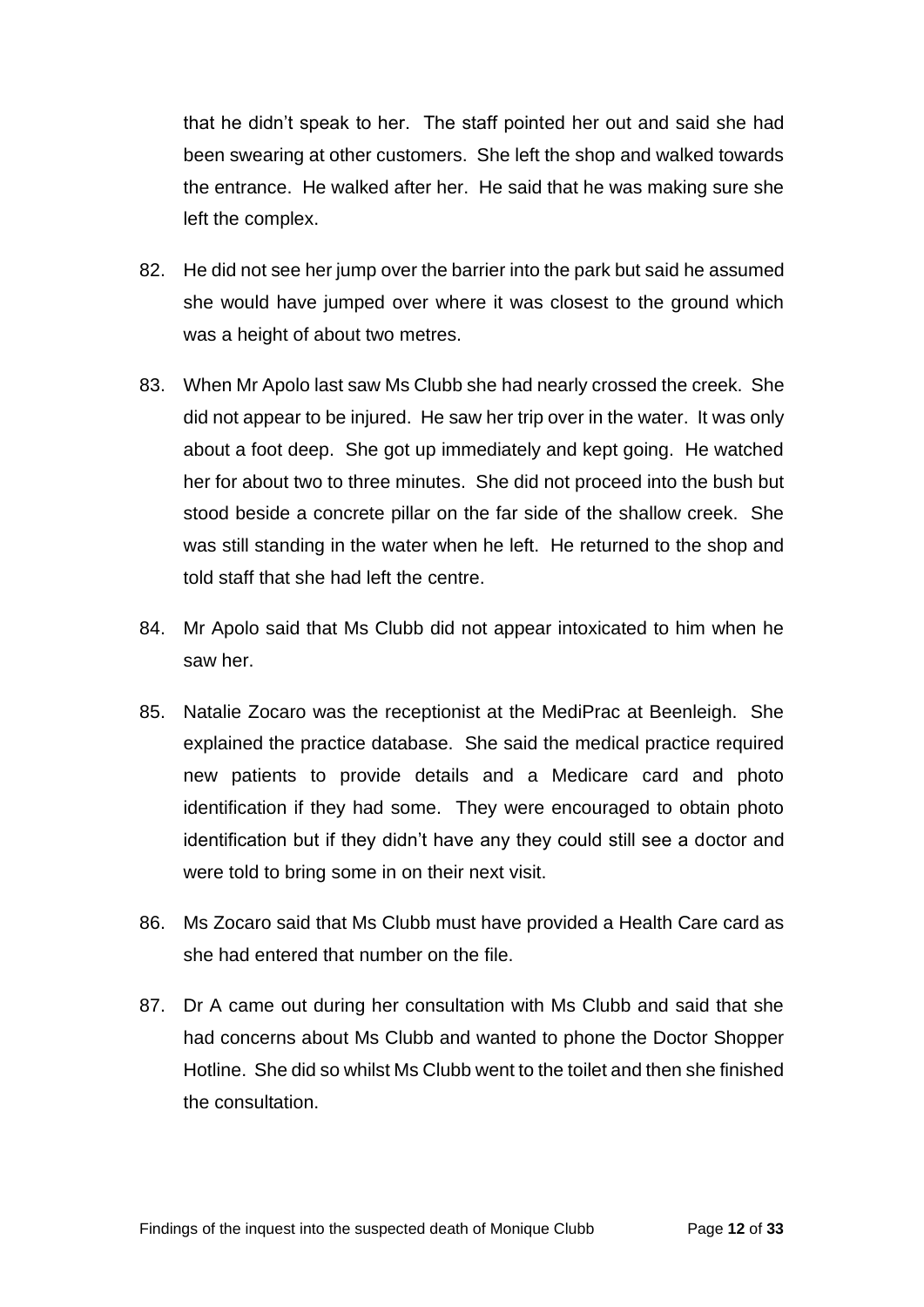- 88. Ms Zocaro told staff at the pharmacy that they should obtain identification from Ms Clubb before dispensing drugs to her. Shortly afterwards another staff member came in to see Ms Zocaro and told her that Ms Clubb advised that she had provided identification at the medical practice. Ms Zocaro became very suspicious at that time that Ms Clubb was a doctor shopper and had obtained drugs for an illicit purpose.
- 89. Dr A gave evidence. At the time she gave her statement to police and at court she had no independent recollection of her consultation with Ms Clubb and could only speak to the notes she had taken at the time.
- 90. She conceded that providing Ms Clubb with a prescription for five patches (15 days usage) of the highest available strength of fentanyl patches was inappropriate. She also conceded that prescribing 50 diazepam tablets was inappropriate. She said that she would not prescribe fentanyl for back pain, although that was the reason Ms Clubb gave for requiring it. The doctor said that if she provided the prescriptions at all it should have been for only one fentanyl patch at a lower dose and a much lesser quantity of diazepam and she should not have prescribed further drugs until she obtained Ms Clubb's previous medical records.
- 91. She said that she tested Ms Clubb for a UTI but did not record that in her records nor did she record the results from the urine test when they came back from the lab. She agreed that her note taking was inadequate.
- 92. She said that she has not been the subject of any previous investigation or disciplinary proceedings in relation to her prescribing practices. She said that as at June 2013 she had never worked in private practice before but only in hospitals.
- 93. Dr Adam Griffin, Director and Senior Forensic Physician of the Clinical Forensic Medical Unit, gave evidence that the prescription of fentanyl to Ms Clubb by Dr A was inappropriate. He said that fentanyl is not effective for back pain. Further, it was inappropriate to prescribe 75mcg patches to a first time patient. Dr A could have prescribed lower dose patches.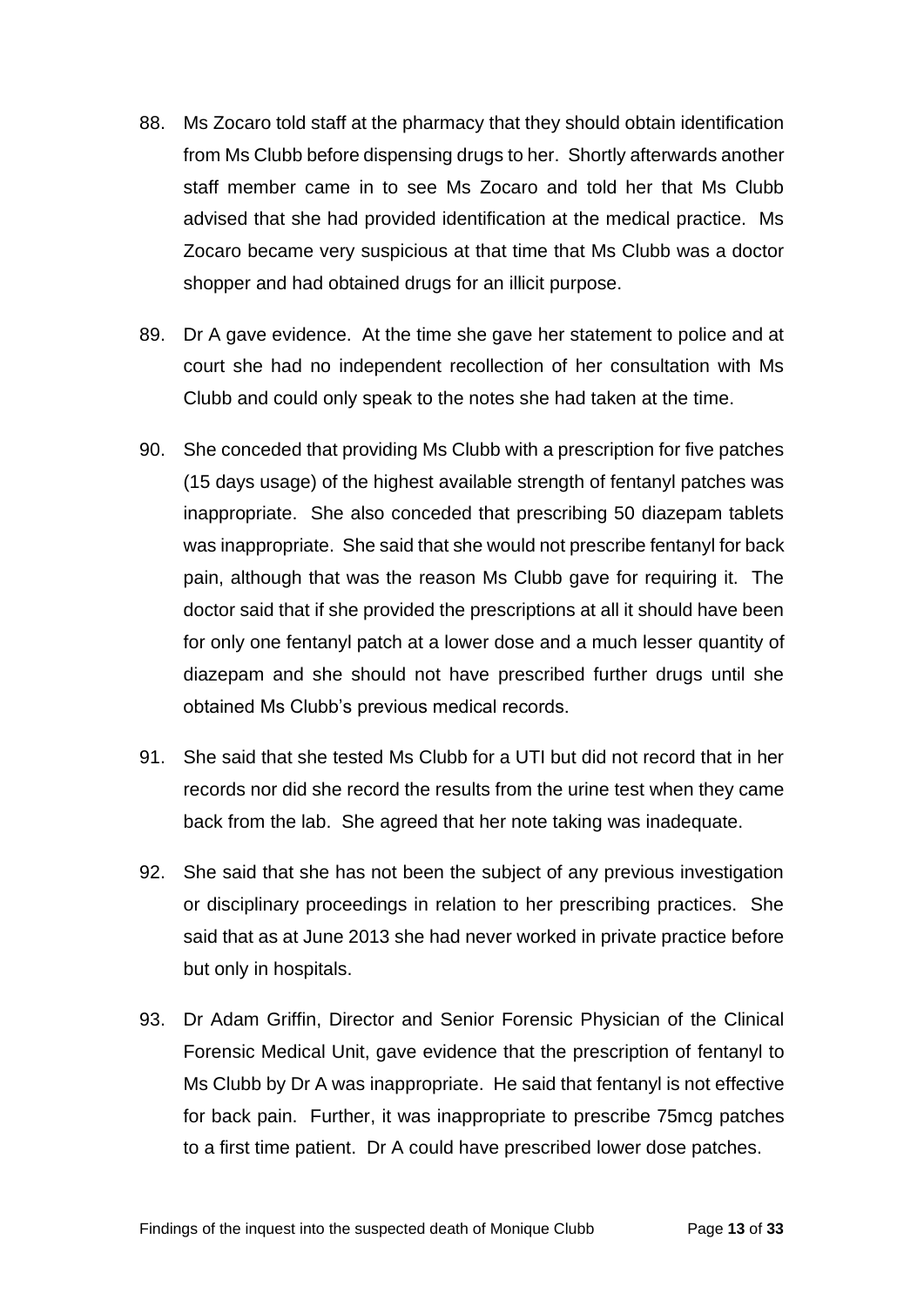- 94. Dr Griffin also considered that Dr A's contemporaneous notes were insufficient as they did not record such observations as blood pressure and temperature and did not describe any physical examinations that had been conducted.
- 95. Dr Griffin gave evidence that fatality from fentanyl overdose usually occurs very soon after it is injected. It is his opinion that it is very unlikely that Ms Clubb died from an overdose of the fentanyl that she took in the toilet in the park at Beenleigh as, had she taken a fatal dose, she would most likely have died quickly. The fact that she was able to leave the shopping centre and walk into the park and did not seem to be very intoxicated at that time leads to the conclusion that she had not taken a fatal dose of fentanyl. He said that as she was still walking around some thirty minutes after she had taken the fentanyl it is unlikely she succumbed to an overdose.
- 96. Dr Griffin said that QScript has now been introduced in Queensland which allows real time checking of prescriptions of Schedule 8 medications to patients by doctors. However, such checks are only useful if the patient has provided their true identity to the medical practice.

#### <span id="page-16-0"></span>**Last Persons to Have Contact with Ms Clubb**

- 97. Tracey Brown gave evidence that she knew Ms Clubb well. Ms Clubb and her mother were very close. Ms Clubb used illicit drugs.
- 98. In June 2013 Ms Brown was living on the Gold Coast. She had been staying at Hervey Bay and on 21 June 2013 left Hervey Bay to return to the Gold Coast. She took Mr Heginbotham, Mr Sullivan and Ms Clubb with her. She was planning to return to Hervey Bay directly but when she got to the Gold Coast she knew she couldn't make the long trip home and stayed on the Gold Coast.
- 99. Ms Brown did not know that Ms Clubb was missing until Senior Constable Gray contacted her.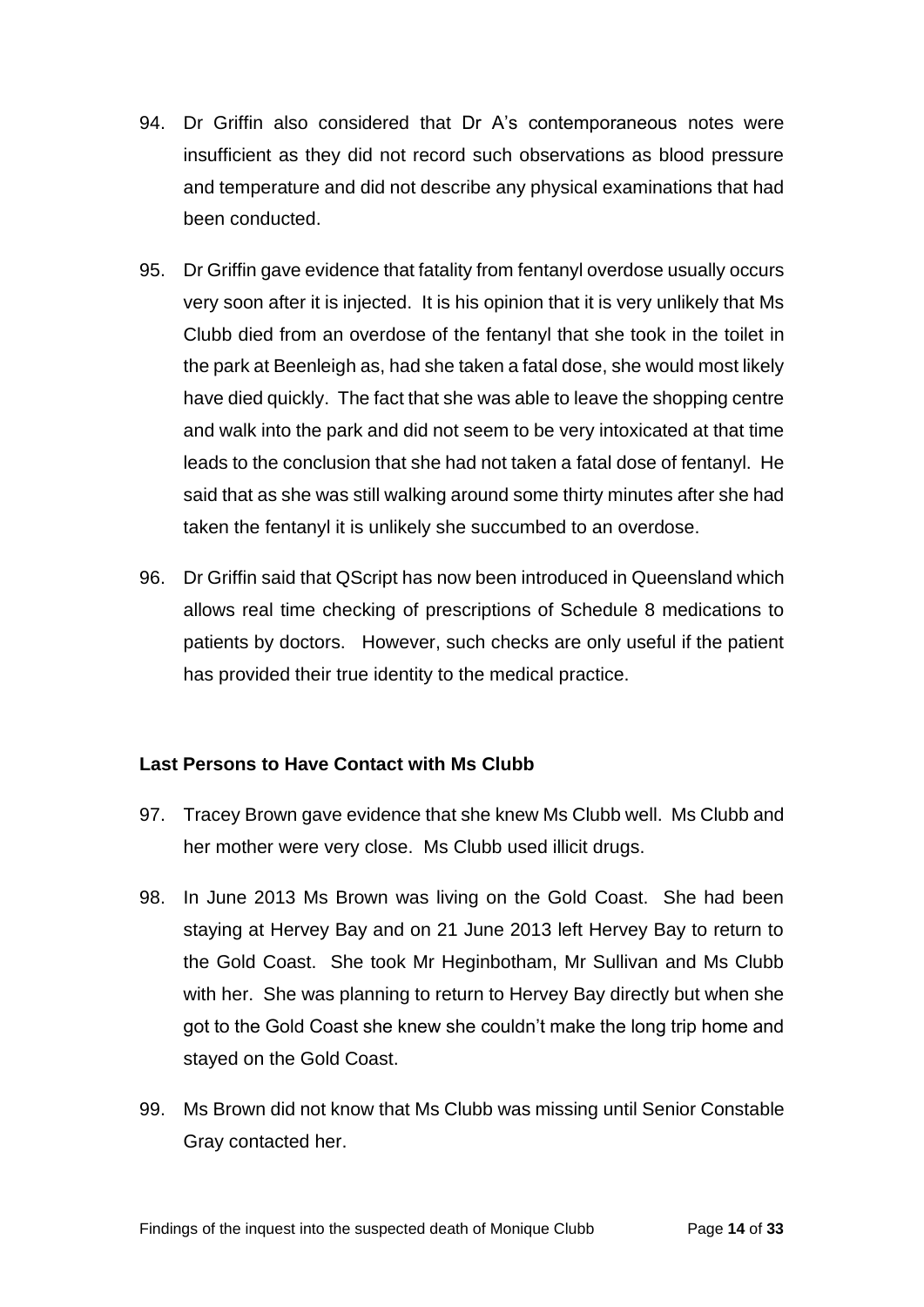- 100. Alan Heginbotham gave evidence that Ms Clubb used some kind of opioid drug every day and if she didn't she would suffer withdrawal symptoms. She was experienced at using fentanyl patches. He had never seen her overdose. She always injected it. She wouldn't chew it or use it any other way.
- 101. They went to Deception Bay as they planned to buy a box of fentanyl patches and they were waiting for the seller at McDonalds but when that person finally got in contact they were told that the box had already been sold. Mr Heginbotham said that he was going to see his son and Mr Sullivan could stay at that house as well but he couldn't take Ms Clubb there. She said it was ok and she would get someone to pick her up. She said she was going to be picked up by the boyfriend of someone she met in prison.
- 102. They kept in touch over the next couple of days and both were trying to source drugs. Ms Clubb turned up at the house where Mr Heginbotham was staying on 20 June 2013 and he gave her a part of a patch that he had been able to get. She was in a car with a person matching the description of Dominic Lebler. Mr Sullivan went with Ms Clubb and Mr Lebler to the train station.
- 103. The morning of 22 June 2013 Ms Clubb phoned Mr Heginbotham and said that a male would call him and he should tell the male that Ms Clubb had left her handbag in his car. Shortly after that a male person called and asked if he had Ms Clubb's bag. He said he did (although he didn't actually have it). The male person asked him to look inside and confirm that it contained a box of cold and flu tablets. Mr Heginbotham falsely said that he had the bag and it contained the tablets. He thought that Ms Clubb was ripping someone off i.e. lying to the male person that she had drugs so he would give her drugs or money.
- 104. Mr Heginbotham said that a fentanyl patch was worth \$100 in 2013.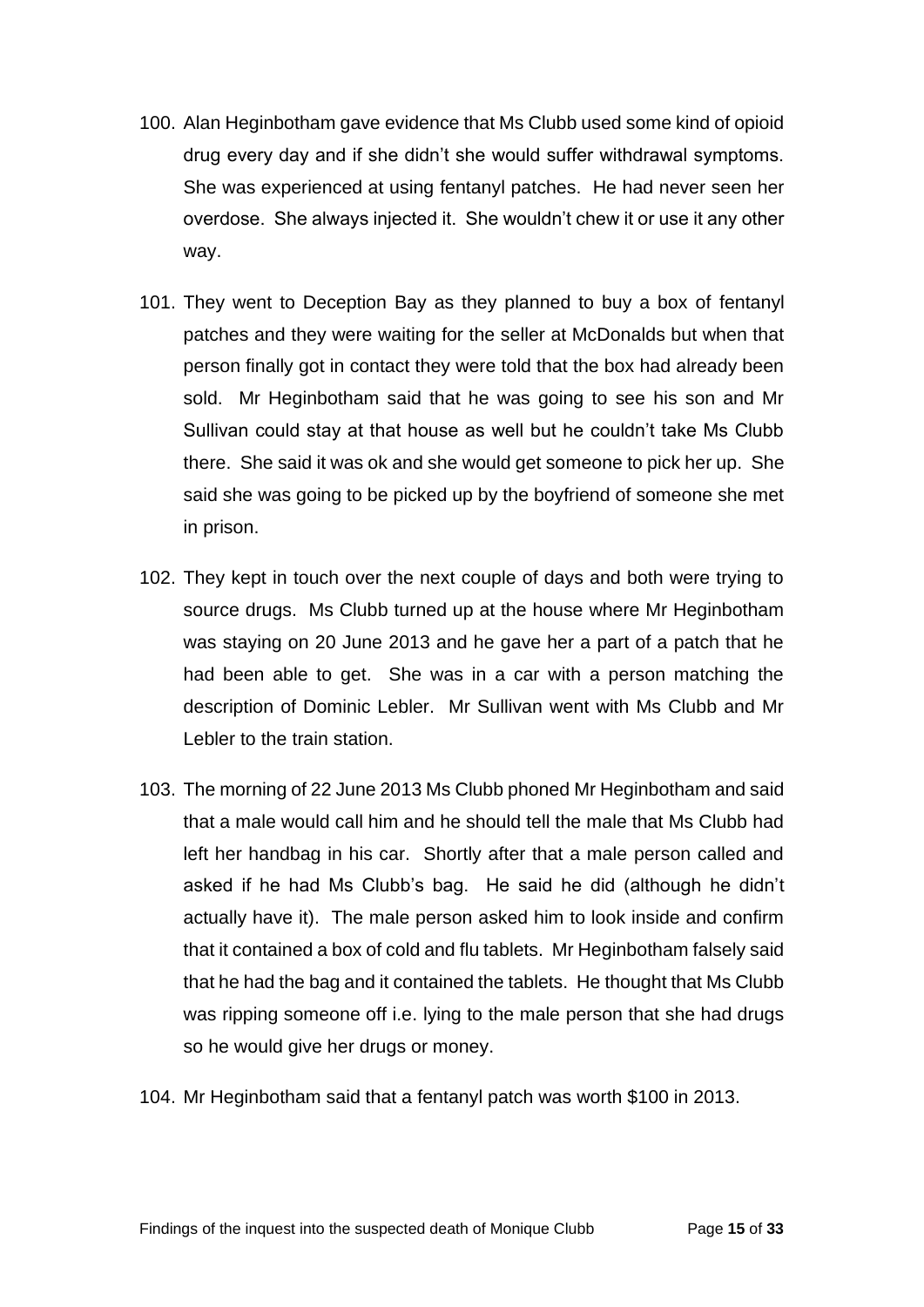- 105. The last time he heard from her was when she phoned him from the toilet and told him she had obtained some fentanyl patches. He tried to phone and text her after that but never heard from her again.
- 106. Dominic Lebler gave evidence that his ex-girlfriend gave Ms Clubb his email address while they were in prison together. She contacted him on 19 June 2013 and that was the first time he had heard from her. He picked her up from a train station. It might have been at Deception Bay.
- 107. He drove her around that day and she was making lots of phone calls. She was looking for drugs.
- 108. Mr Lebler said that he was not then and has never been a user of opioid drugs. He said he was on the methadone programme in 2014 but that was due to shoulder pain, not illicit drug use.
- 109. Although Mr Lebler allegedly told police in 2013 that he and Ms Clubb spent a few days together after he picked her up he gave evidence at the inquest that he left her somewhere on 19 June 2013 and can't recall how he came to take her to Ozcare on the morning of 22 June 2013. He said he was certain that he did not take her to his residence at any time.
- 110. He denied that he was injecting drugs in the car as stated by Mr Watt.
- 111. Mr Lebler said that he phoned Ms Clubb on the afternoon of 22 June and again on 24 June 2013 as he was checking up on her to see if she was ok. He said he never heard from her again.
- 112. Bryce Watt said that he only met Ms Clubb on the night of 21 June 2013 and was with her on 22 June 2013 and he never saw her again after she left him to go into the toilets at Beenleigh.
- 113. Mr Watt said that a person who resided at Ozcare who he knew as "Old Wade" told him that Ms Clubb had been around again on the morning of 23 June 2013. However, Mr Watt said "Old Wade" could have been joking because the residents at Ozcare were joking with him that Ms Clubb left him at Beenleigh because she had taken advantage of him.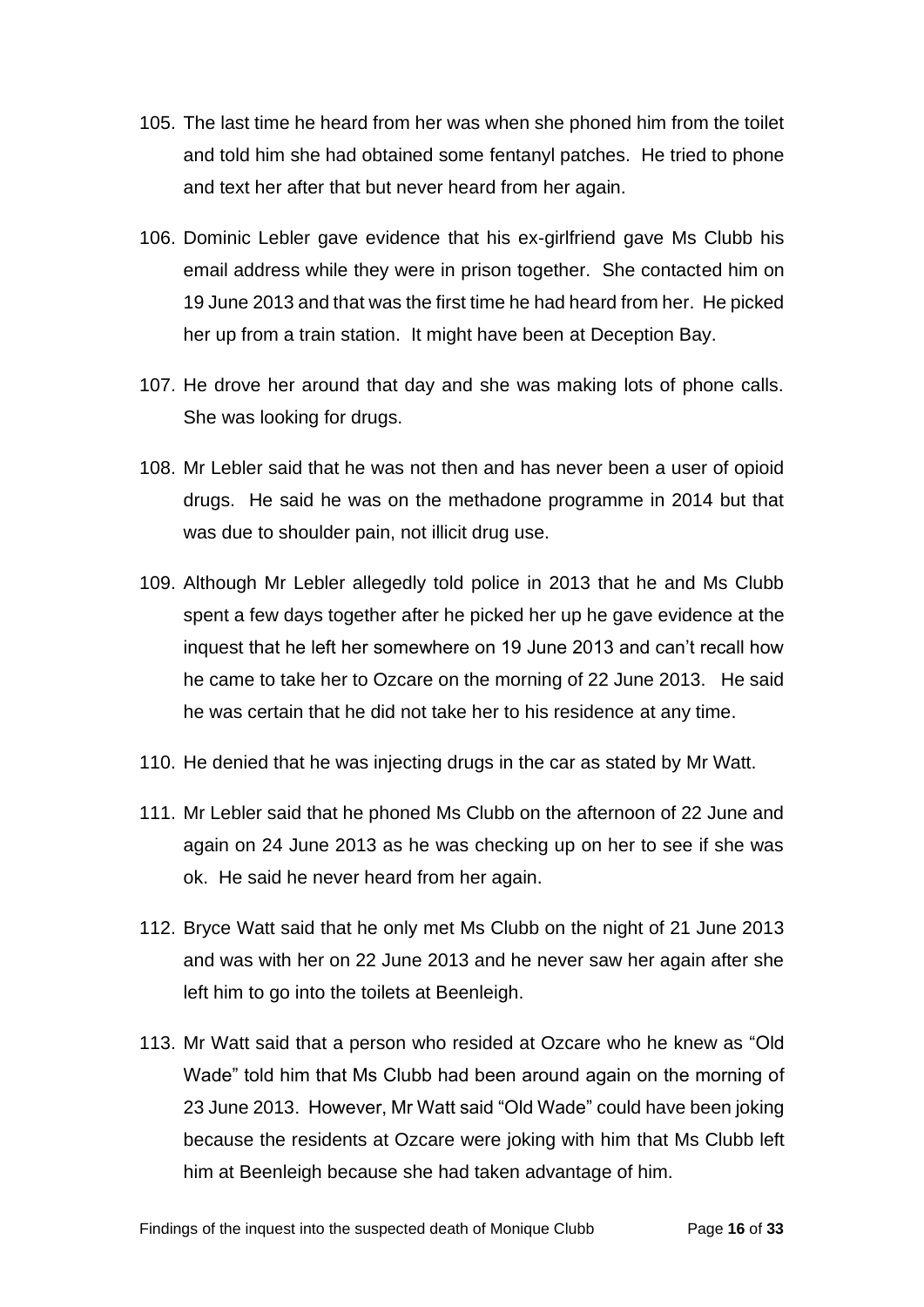- 114. Mr Watt impressed as an honest witness who genuinely wished to assist the coronial investigation.
- 115. Steven Read gave evidence that in 2013 he was living with Natasha McCarthy and they lived next to Ms Clubb. All three were daily users of opioids. He knew Ms Clubb since 2008. She always injected fentanyl and never took it any other way.
- 116. They regularly "doctor shopped" outside of Hervey Bay to get prescriptions for fentanyl and oxycodone and when they were successful they would sell the drugs to each other.
- 117. Mr Read said that he was going to buy two of the fentanyl patches that Ms Clubb obtained at Beenleigh. They had organised that he would buy patches from her before she left Hervey Bay. He said that if she needed to get home she could have phoned him and he would have transferred her money for transport immediately because he was keen to obtain the patches and she knew that was the case.
- 118. Mr Read said that Ms Clubb would have headed straight home to Hervey Bay to sell the patches if she was able to do so.
- 119. Natasha McCarthy gave evidence that she knew Ms Clubb for three years and saw her nearly every day. They all had to use opioids every day or they would get sick and they were constantly trying to get the drugs.
- 120. Ms Clubb phoned Ms McCarthy on 22 June 2013 and said she was on the train with someone and he was going ballistic and he needed Ritalin and asked her where she could obtain it. Ms McCarthy told her she didn't know anyone who could supply it.
- 121. Ms McCarthy did not hear from Ms Clubb again.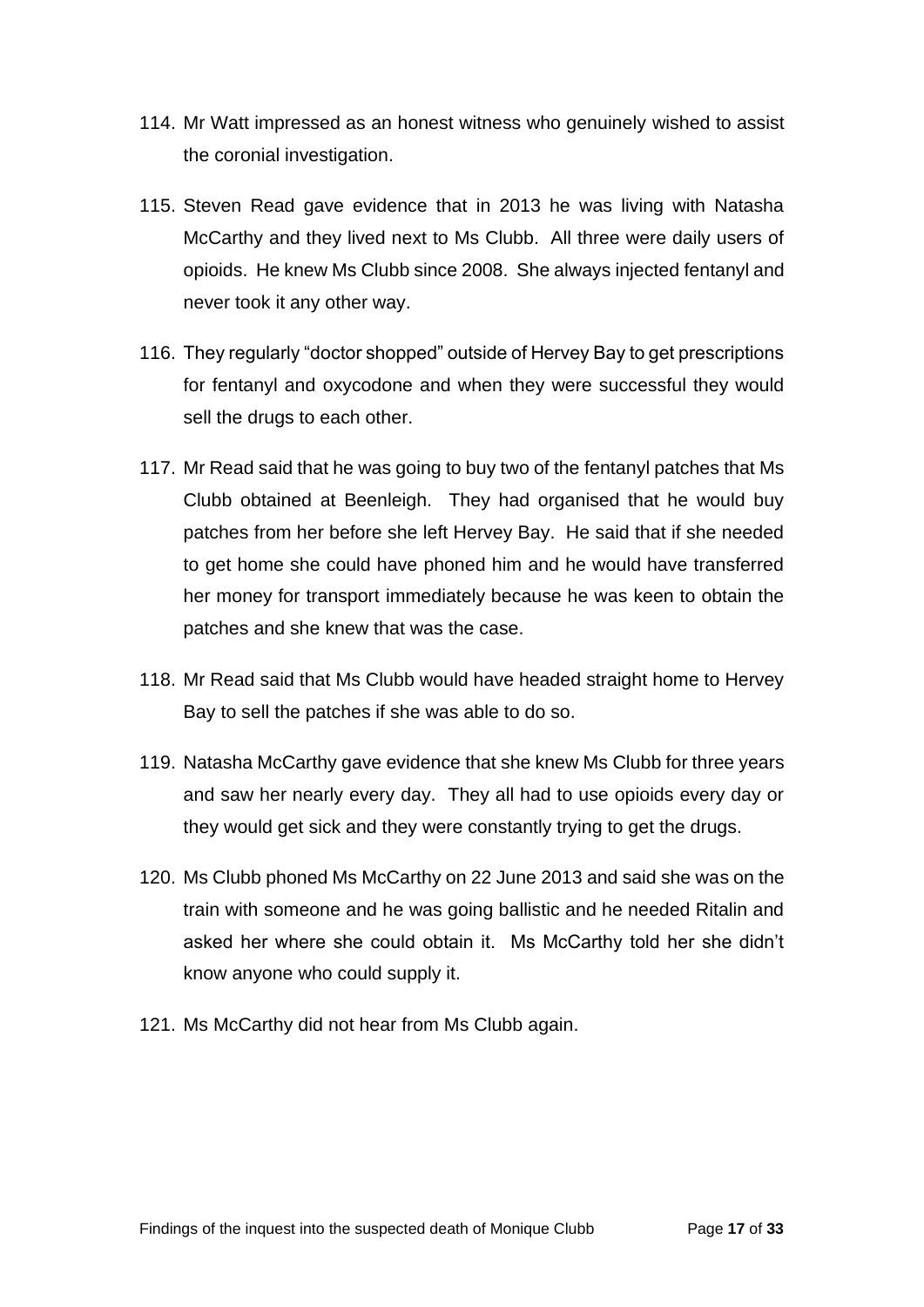#### <span id="page-20-0"></span>**Witnesses in regard to Intelligence Reports**

- 122. Christina Gamble gave evidence. On 29 October 2013 she told police in a recorded conversation that she was in a car with Daniel Murphy when he took a purple suitcase and a bag containing female clothing out into the bush and she believed that Ms Clubb's body was in the suitcase. She said she went out to that location with Ms McBride and showed her where he took the suitcase.
- 123. In court Ms Gamble gave a significantly different version. She said she was not in fact in the car with Daniel Murphy. He didn't dispose of the suitcase in the bush. She saw its contents and there was only clothing in the suitcase. She said she did not go with Ms McBride to the place where she saw Mr Murphy take the suitcase.
- 124. Ms Gamble was a completely unreliable witness who gave a version which differed significantly from that she provided to police in a tape recording at the time of the investigation. Her evidence in court was internally inconsistent and at times non-sensical. Nothing she said in court or to police could be relied upon in any way.
- 125. Mr Z was Ms Clubb's boyfriend at the time of her disappearance although he had been incarcerated the week before her disappearance due to a parole violation. They had been together for about three months and had plans to live together and cease their drug usage when he was released from prison.
- 126. Mr Z said that he and Ms Clubb took opioid drugs daily. He said she always injected the drugs and always had needles with her for that purpose.
- 127. Mr Z said that he heard many rumours whilst he was in prison about what happened to Ms Clubb but they were only rumours and he was never told any reliable information.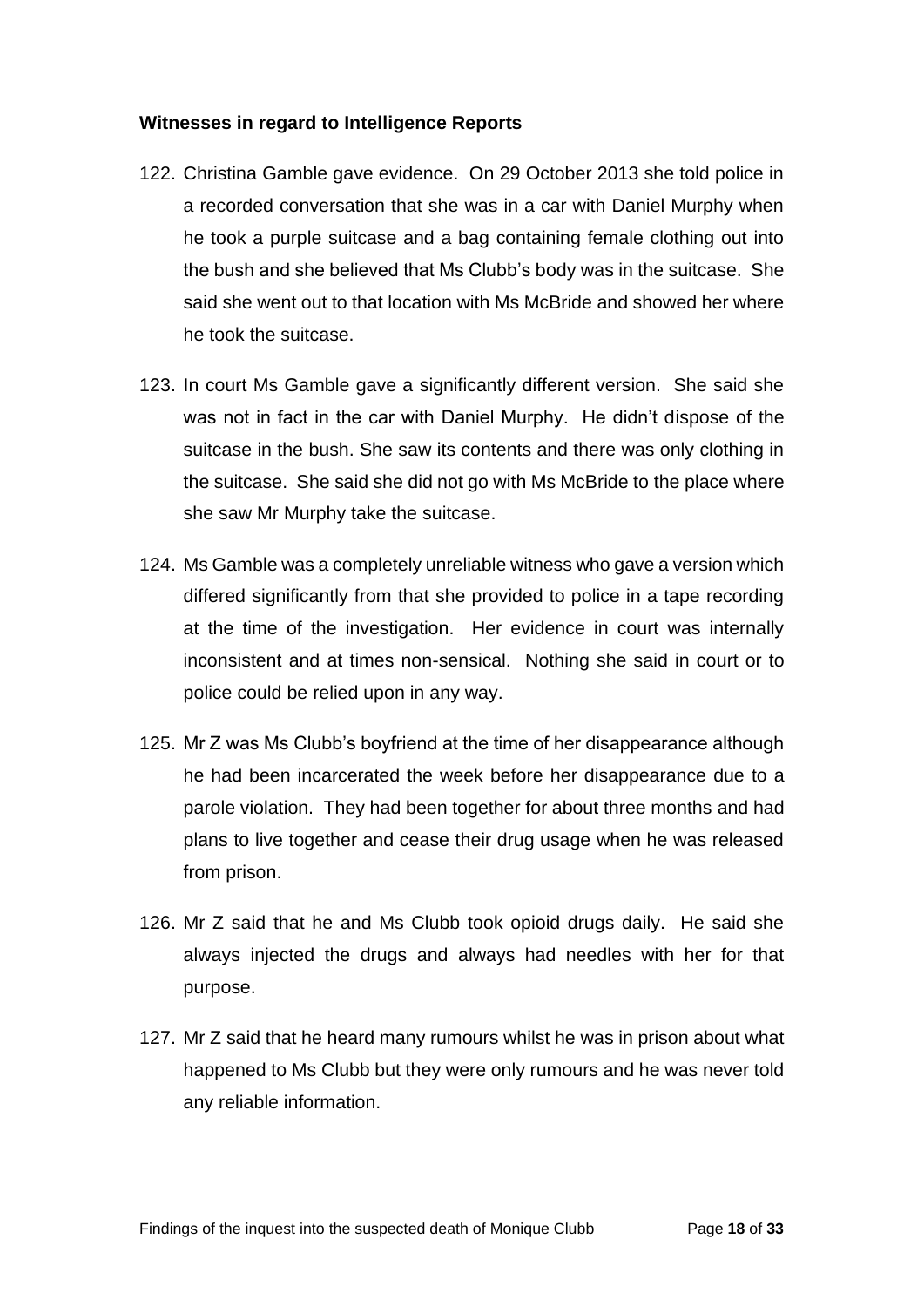- 128. He said that he, Ms Clubb and another male robbed Vincent Moran in about 2011. They stole drugs, money and jewellery from him. Mr Moran found out that they were responsible for the robbery and sent people looking for them. About a month before Ms Clubb went missing the three decided to contact Mr Moran to sort the matter out amicably. He told them to come and visit him at his residence at Glenwood which they did, however, when they arrived Mr Moran was armed with a semi-automatic rifle and took Mr Z out into the bush behind his house. Mr Z believed that Mr Moran intended to kill him there but Mr Z was also armed and was able to extricate himself from the situation. Some time after that he and Ms Clubb were told that people had come to a house armed and looking for them but he was never able to identify those persons.
- 129. Mr Z said that he does not know what happened to Ms Clubb but he is sure she is not alive as if she was she would have been in contact with her mother and family. He believes she was murdered or died of an overdose. He said she was definitely not suicidal at any time.

#### <span id="page-21-0"></span>**Police Investigation**

- 130. Senior Constable Shannon Gray gave evidence. He has been a police officer since 2008 and commenced at Hervey Bay which was where he was stationed in June 2013. He took the missing person report from Ms McBride and made initial inquiries and generated a missing person report in the police database.
- 131. Senior Constable Gray said that he was initially responsible for the investigation but once it was established that she was last seen at Beenleigh the MPU took over the investigation so they could task regional officers to carry out investigations.
- 132. Sergeant Anthony Nelson is the Senior Search and Rescue Officer. He oversees searches carried out in the south east region and also manages specific searches personally. He is also a shift supervisor and officer of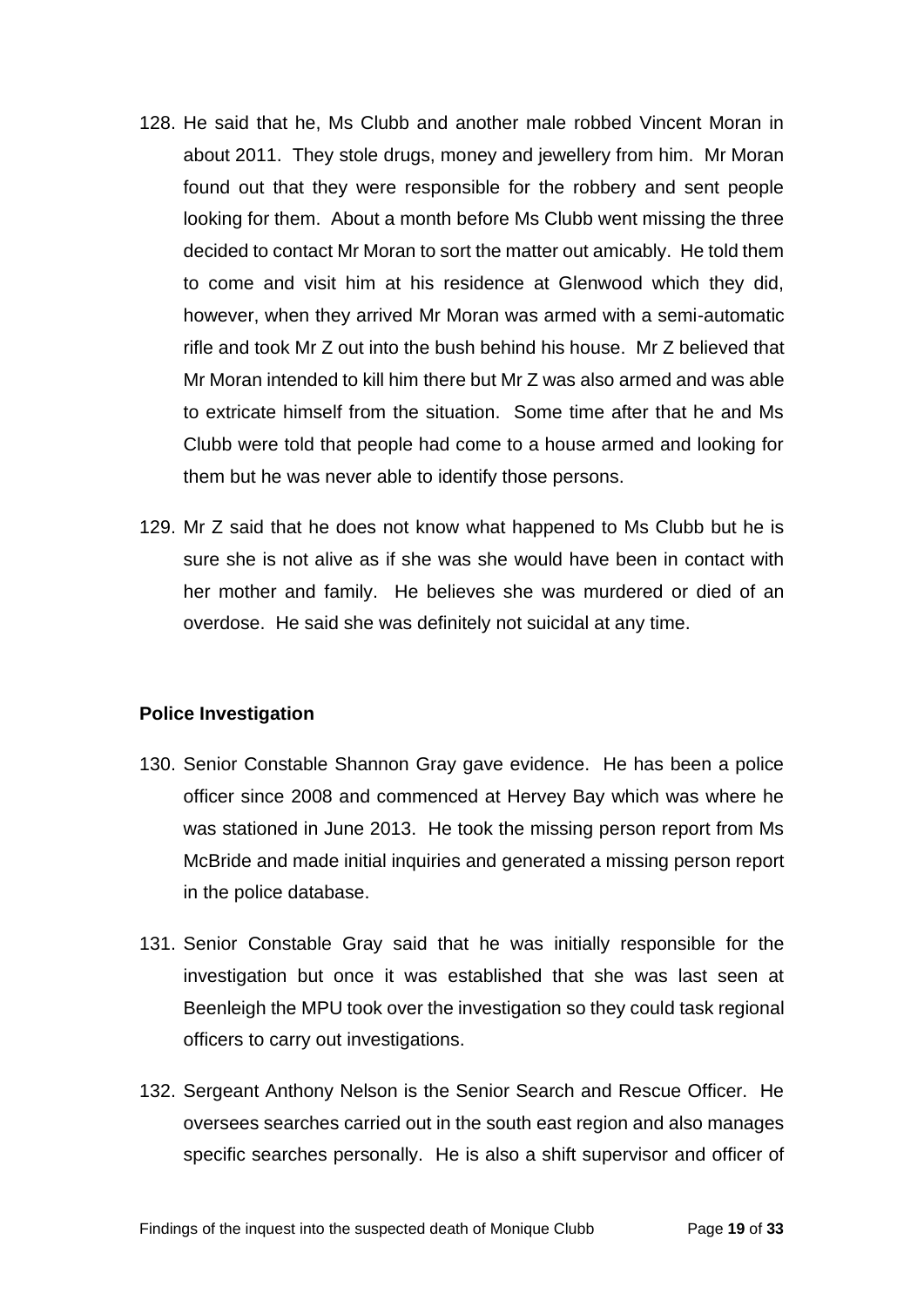the Water Police. He is on call 24 hours per day and responsible for all land, sea and some evidentiary searches in the region.

- 133. He triages all reports of missing persons as soon as they are received in the region to assess whether he can assist with such investigations.
- 134. He was contacted by the MPU at 10.30am on 7 July 2013 and asked to assess possible searches of the park at Beenleigh.
- 135. He reviewed the records and footage and discussed the matter with the MPU officers.
- 136. He determined that urgent action was required to search for Ms Clubb.
- 137. At that time MPU had already carried out the initial checks such as phone records and CCTV. He said that had he done the initial checks he would also have considered bus and taxi records and spoken to drivers etc.
- 138. Sergeant Nelson organised for a helicopter to search the area that day and then drove to Beenleigh and met with Mr Apolo so he could see where Ms Clubb was last sighted and do an initial reconnaissance of the area. He saw that the area was small and well boundaried.
- 139. The next day the initial search by SES was carried out. Sergeant Nelson described the exhaustive searches that were conducted in the park including a wading team searching the shallow water and divers searching the deeper water.
- 140. One week later another search was carried out using police recruits as there was still no evidence that she had been seen elsewhere. They carried out a high probability search and searched the bushland walking shoulder to shoulder.
- 141. Sergeant Nelson assessed that if Ms Clubb had not left the area there was an 80% chance she was within two kilometres of the last sighting. He then looked at those areas again including searching the banks of the waterway on a jetski himself. He also searched a drain under the freeway.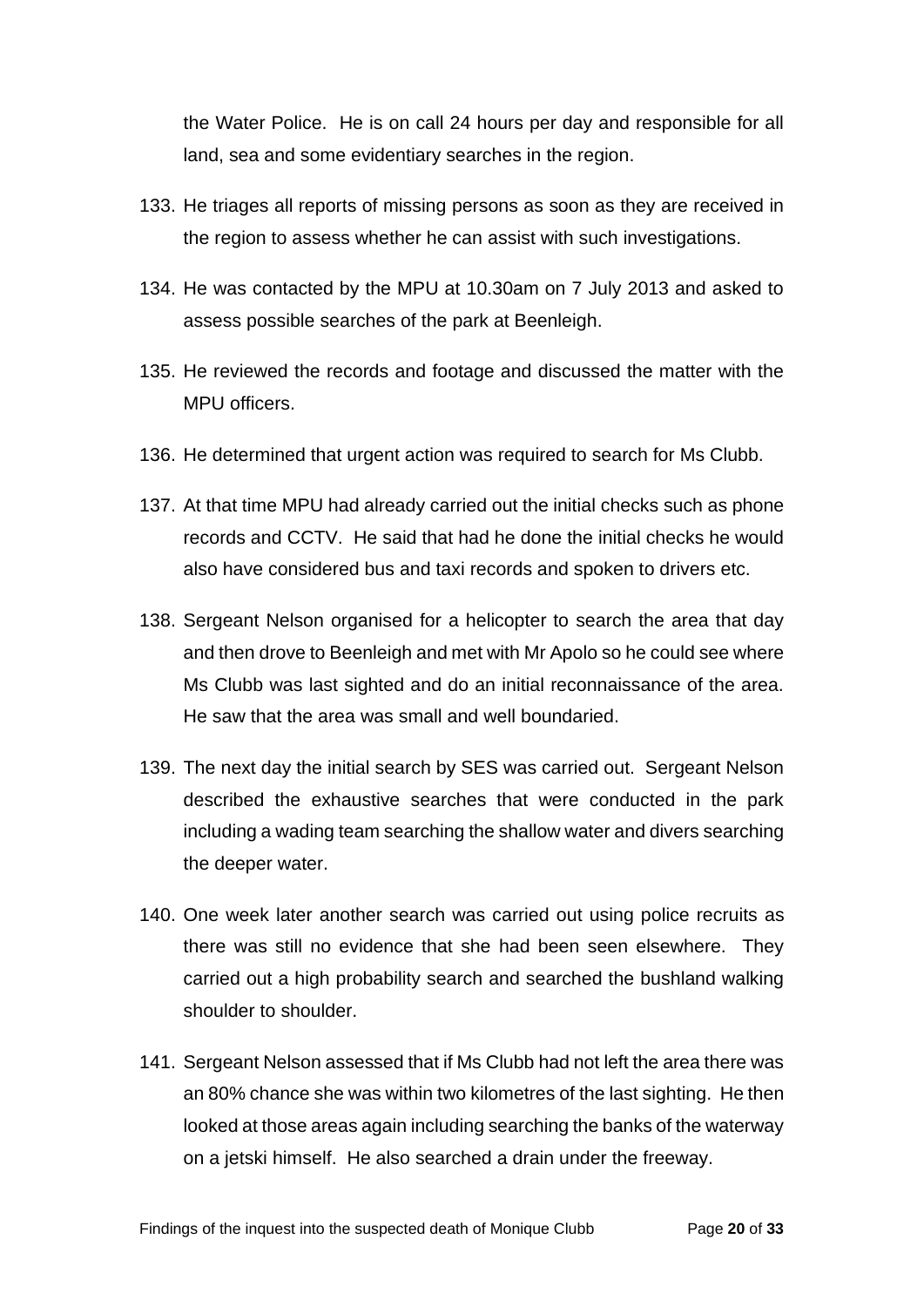- 142. Sergeant Nelson explained that QPS have now obtained the "Rescue Locate" programme which allows police to send a text message to a missing person's phone and if they respond to it police can locate them by their phone. He explained that a matter must be assessed as "grave and imminent" before phone triangulation will be approved and Ms Clubb's disappearance did not meet that criteria. He said that triangulation can be extremely inaccurate but the new system is very accurate. (Triangulation and "Rescue Locate" are only effective if a phone is turned on and charged. As her phone was not utilised after the afternoon of 22 June 2013 it would not have been charged by the time she was reported missing.)
- 143. Sergeant Nelson said that had he known Ms Clubb had taken drugs when she went missing he may have assessed the matter as "grave and imminent" but it didn't make any practical difference as he would have carried out the same searches with the same urgency.
- 144. Sergeant Nelson concluded that he was 100% satisfied that Ms Clubb was not in the park and he believes that she probably met an associate and left Beenleigh soon after she was last seen.
- 145. Sergeant Nelson stated that he believes that every region should have a search officer triaging their missing person reports daily as the greater delay between the commencement of the search and the person going missing the more difficult it is to find them, however, in this case the search could not commence until it was established that she had last been seen in Beenleigh and even had the search commenced then it would have been carried out in exactly the same way.
- 146. Sergeant Nelson said that had he been involved in the matter from the first report of Ms Clubb missing he would have conducted checks on all modes of transport, all available CCTV and he would have carried out those checks in the first 24 hours of ascertaining her last known whereabouts.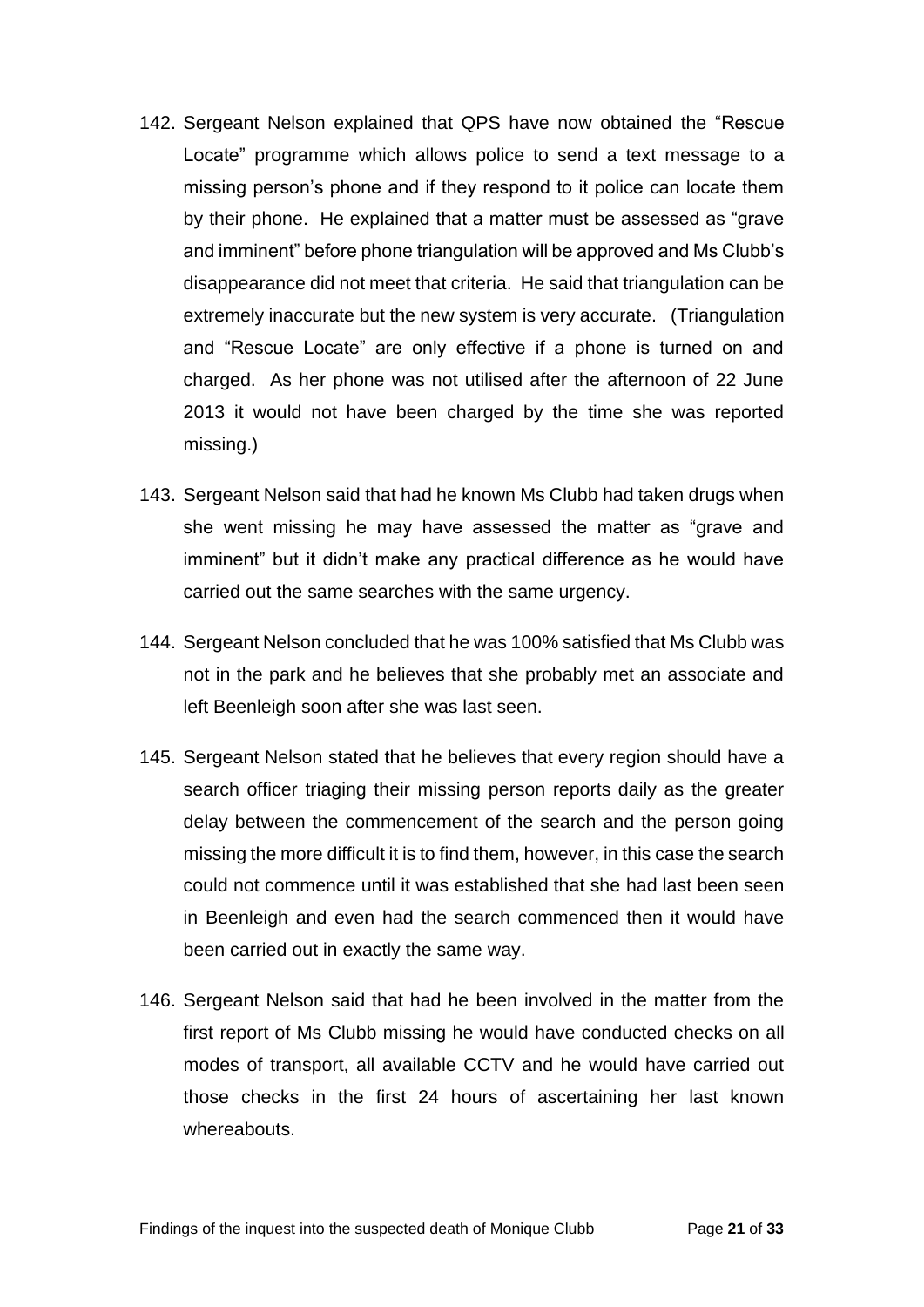- 147. Sergeant Nelson is a very experienced search and rescue officer and an impressive witness. I accept his conclusions.
- 148. Senior Sergeant Jim Whitehead is the State Search and Rescue Coordinator. He is responsible for maintaining the Qld Search and Rescue System and he provides training to officers and overviews and reviews searches carried out in Queensland. He ensures that searches are carried out effectively.
- 149. He was involved in the initial search for Ms Clubb and in 2020 he did a peer review of all searches carried out at Beenleigh for Ms Clubb.
- 150. Senior Sergeant Whitehead read the entire file relating to Ms Clubb including the entire occurrence log, he visited the area and he reviewed the details of all the searches conducted. He concluded that both lots of searches reached 80% probability that she was not there and cumulatively therefore, there was a greater than 80% probability that she was not in the park.
- 151. Senior Sergeant Whitehead took into account that there was no record in the occurrence log of CCTV footage being checked for after 3.30pm on 22 June 2013 or subsequent days to establish if Ms Clubb exited the park. He said that it would not have been viable to view CCTV endlessly as there was no identified end point but he believes it would have been reasonable to view the CCTV for four or five hours after she was last seen in the park to ascertain if she had left the area by train.
- 152. In relation to search techniques Senior Sergeant Whitehead said that there is now new technology available which can find a person's mobile phone even if it is turned off and for many days after it appears to be flat. The technology relies on the residual charge that stays in the phone for a lengthy period of time. It can search large areas by use of a helicopter. QPS conducted a trial of such a product in January 2020. He does not know why the product was not purchased by QPS.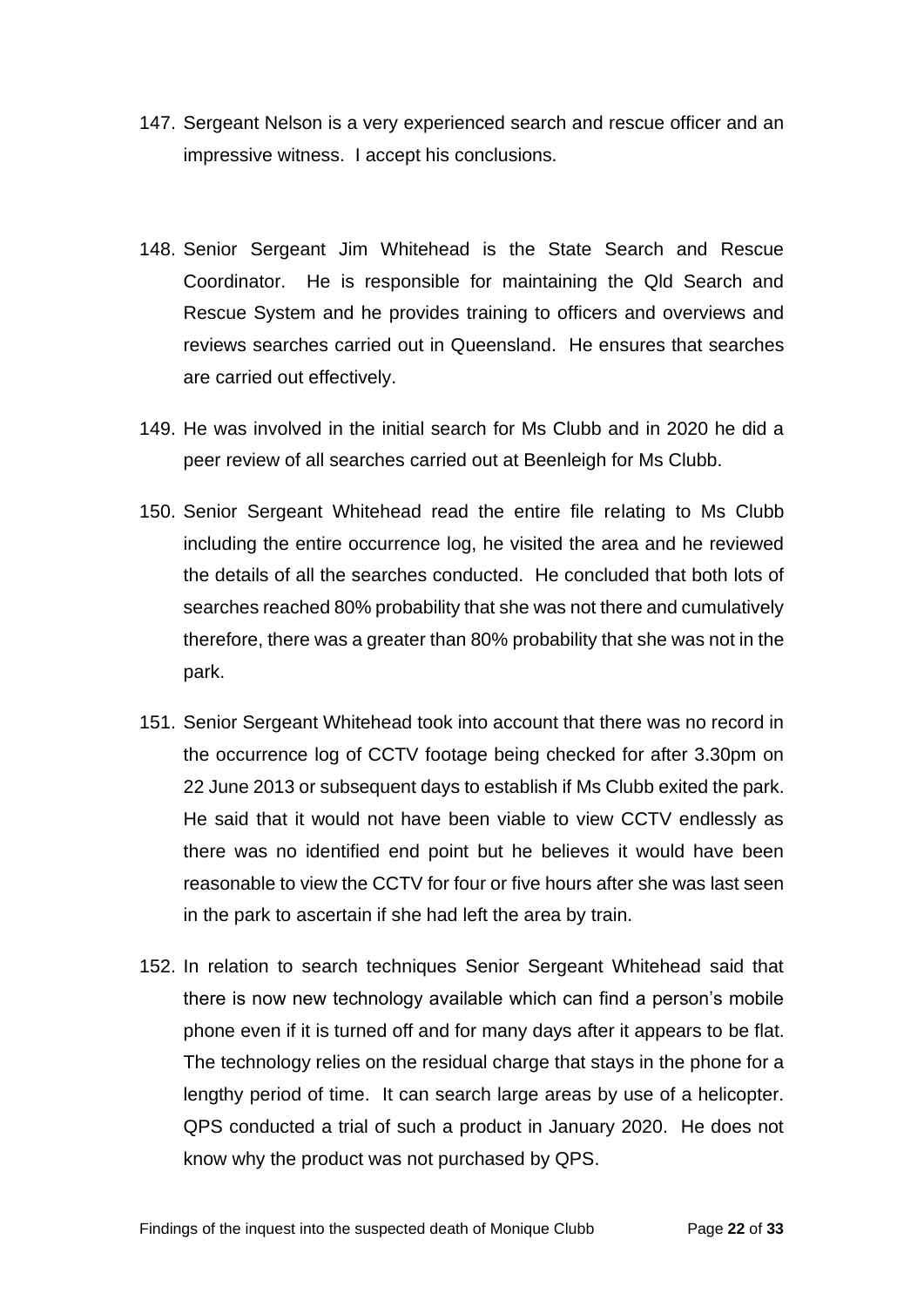- 153. He acknowledged that the product is quite costly but said that searches are resource intensive and the product would pay for itself very quickly and has the real potential to save lives.
- 154. Senior Sergeant Whitehead concluded that Ms Clubb did not die in the park and left the area shortly after she was last seen. He said she could have flagged down a lift on the motorway but it was impossible to search that CCTV now due to the passage of time. He said that as she is not in the park it is improbable that she died of a drug overdose as he took advice as to that issue and believes that had she succumbed to the fentanyl she ingested she would have done so quite quickly.
- 155. Plain Clothes Senior Constable Amanda Foster gave evidence. In June 2013 she was working at Maryborough Criminal Investigation Branch. She was tasked to follow up intelligence reports received by QPS in relation to Ms Clubb's disappearance. On 10 July 2013 she was told by her senior officer that she would be responsible for compiling the report to the coroner.
- 156. MPU, Hervey Bay police and Beenleigh CIB were also involved in the investigation. The MPU was generating tasks for various police districts. She was carrying out only those tasks relevant to her unit. She was also aware of the investigations being carried out by other units.
- 157. Plain Clothes Senior Constable Foster had no knowledge of whether other footage from Beenleigh and Southbank stations was viewed or the time period for which the Beenleigh footage was viewed to ascertain whether Ms Clubb left Beenleigh and/or returned to Ozcare the following morning as stated by Mr Watt.
- 158. Plain Clothes Senior Constable Foster had little knowledge of which phone records were obtained or analysed pursuant to the investigation.
- 159. Plain Clothes Senior Constable Foster stated that she was responding to taskings in relation to the investigation but she was not directing the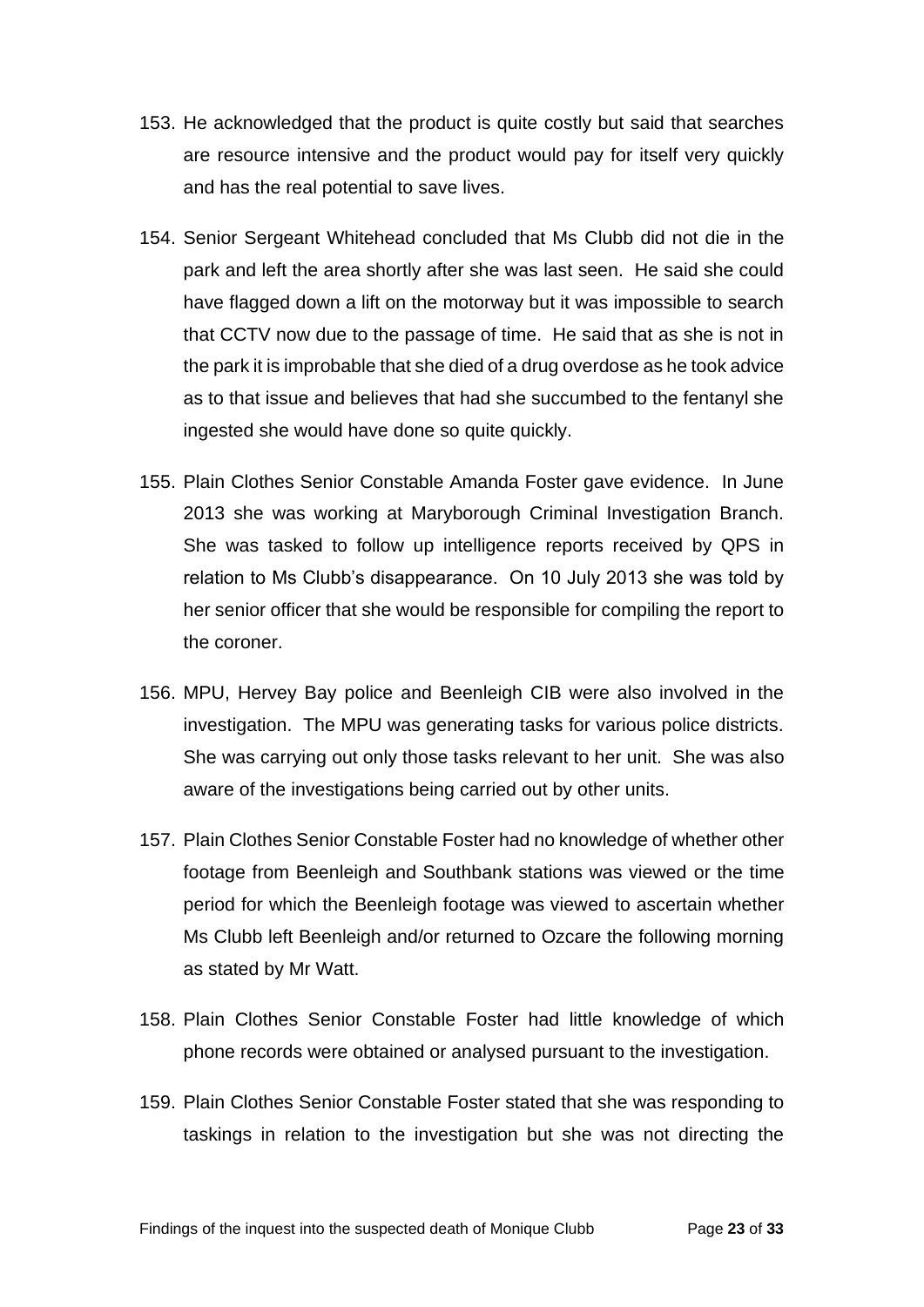investigation in any way. She believes that MPU was the lead investigator.

- 160. Detective Senior Sergeant Damien Powell gave evidence that at the time of Ms Clubb's disappearance he was a Detective Senior Sergeant of the MPU. He provided a report dated 27 February 2015 to the Inspector of the Homicide Investigation Unit.
- 161. There were a number of inaccuracies in that report:
	- That Ms Clubb obtained prescriptions for Tramadol, Diazepam, Bactrim and Durogesic patches (she did not obtain a script for Tramadol);
	- That she obtained all of those medications from the chemist (only the patches were obtained);
	- She entered the female toilets (she entered the disabled toilets);
	- She decamped into dense bushland (she was not seen to enter the bushland);
	- She was last observed some 50 metres into this area continuing into the swamp (Mr Apolo said he last saw standing in the shallow creek at the edge of the bush and she was standing by a pillar);
	- It is possible that she is deceased within the dense bushland or waterway and has not been found (according to Sergeant Nelson and Senior Sergeant Whitehead Ms Clubb there was a 100% certainty Ms Clubb was not in the park and this was known to investigators at the time of the report).
- 162. Detective Senior Sergeant Powell concluded that it was his view that Ms Clubb overdosed within the bushland and has not been located there or elsewhere nearby.
- 163. That conclusion is inconsistent with the views of Sergeant Nelson and Senior Sergeant Whitehead who are the QPS experts in relation to search and rescue.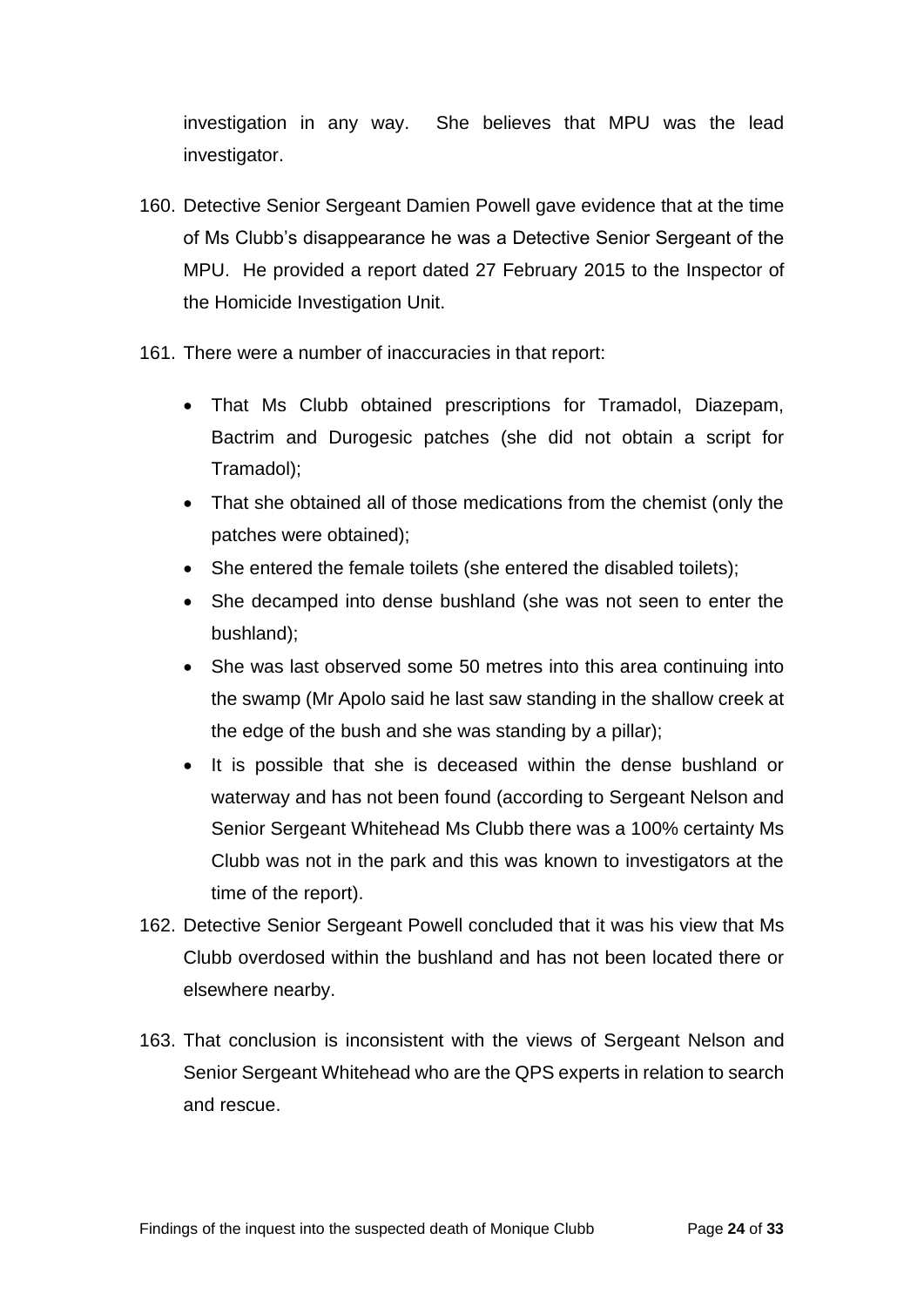- 164. Detective Senior Sergeant Powell said that he did not review the investigation himself as he relied on the report of Plain Clothes Senior Constable Foster and her conclusions.
- 165. Detective Senior Sergeant Powell said that MPU do not typically take carriage of an investigation but overview and assist the region which is investigating the matter. MPU officers ensure the matter is being investigated appropriately and obtain specific information to which they have access but regional police may not i.e. proof of life checks such as bank accounts, Medicare records etc.
- 166. MPU officers do not usually carry out phone record inquiries but refer those matters back to the regions.
- 167. In relation to the disappearance of Ms Clubb, as there were a number of regions involved (Hervey Bay, Beenleigh and Brisbane), the role of the MPU was to ensure appropriate inquiries were being made and coordinate those inquiries. However, Detective Senior Sergeant Powell said that he discussed the matter with Detective Inspector Colfs of Hervey Bay CIB and it was agreed that Hervey Bay would have "ownership" of the investigation and take responsibility for the investigation and the report to the coroner.
- 168. He would have expected Detective Inspector Colfs to delegate the investigation to a lead investigator i.e. Plain Clothes Senior Constable Foster and he would expect that Plain Clothes Senior Constable Foster would be in charge of the investigation. When advised that the evidence of Plain Clothes Senior Constable Foster was that she was not making any tactical decisions or critical analysis of the investigation but only reporting the investigations that had been carried out and carrying out tasks as allocated by MPU he said that was not his understanding of the plan for the investigation.
- 169. Detective Senior Sergeant Powell said that MPU was not leading the investigation.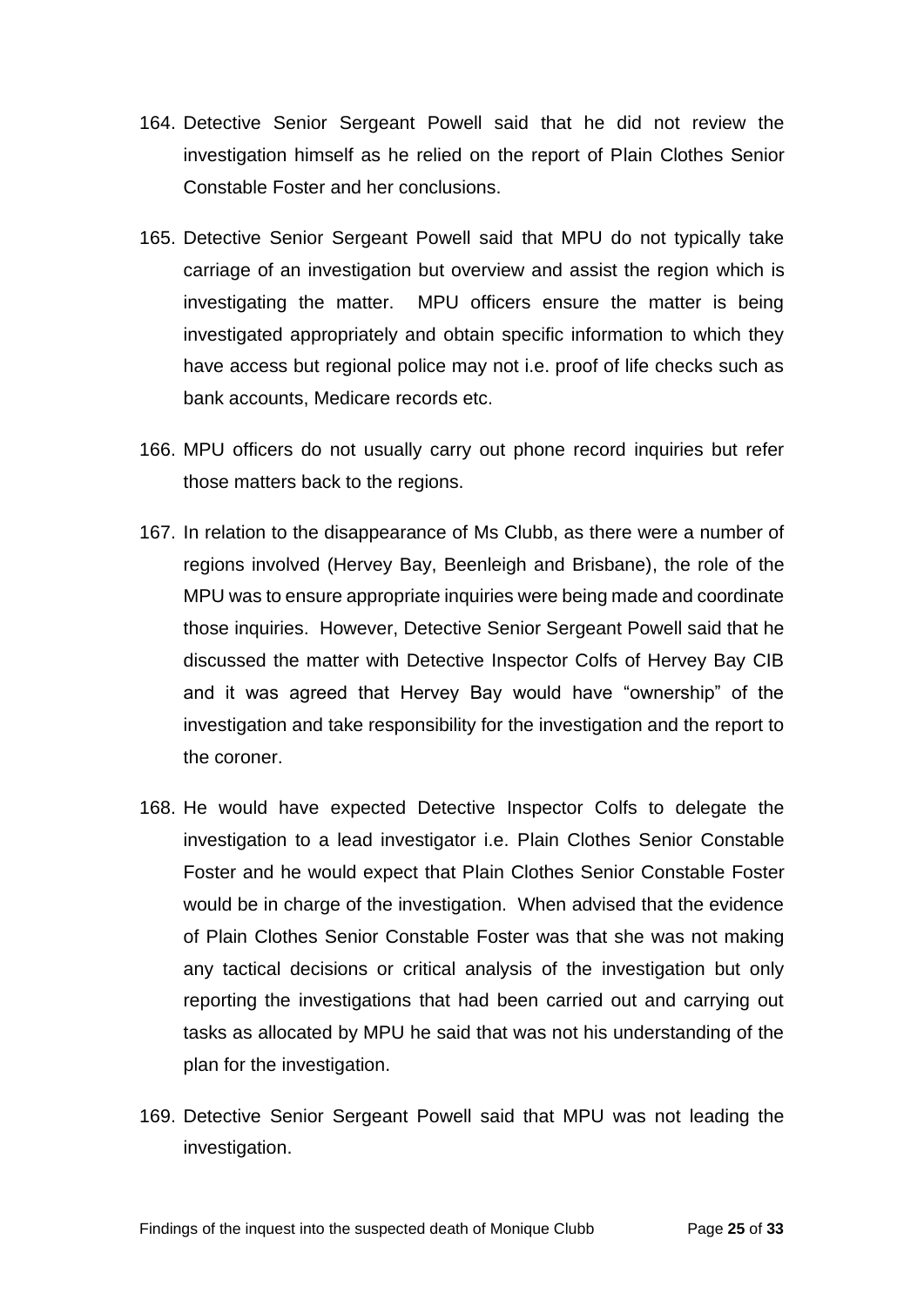- 170. Pursuant to the QPS Operational Procedures Manual (OPM) the reporting station has responsibility for a missing person investigation until another unit or station takes responsibility.
- 171. Detective Senior Sergeant Powell said that the submission of the coronial report signifies the end of the missing person investigation unless other information comes to light which requires further investigation.
- 172. He said the occurrence log is used by MPU as a running sheet. At the initial stage of the investigation MPU liaise with the region to ensure investigations are being carried out. He advised Detective Inspector Colfs of Ms Clubb's disappearance and advised her that MPU would carry out the initial inquiries.
- 173. He said phone records would be added to the occurrence log and reviewed by either MPU or the regional officer but the region was responsible for following up further investigations arising out of the records.
- 174. He noted that call charge records were obtained for Mr Heginbotham's phone but that reverse call charge records were not. He did not know the reason they were not obtained.
- 175. Detective Senior Sergeant Powell recalled that officers reviewed CCTV from the Beenleigh railway station but was unaware of whether it was reviewed past 3.30pm on 22 June 2013 (as recorded in the occurrence log).
- 176. Detective Senior Sergeant Powell said that he did not carry any critical review of the investigation or read the supporting documents to the report of Plain Clothes Senior Constable Foster as he assumed Detective Inspector Colfs would have reviewed the investigation.
- 177. He said he forwarded the report to the Detective Inspector of Homicide Branch as that officer is his supervising officer, however, there was no real review – he just "forwarded on".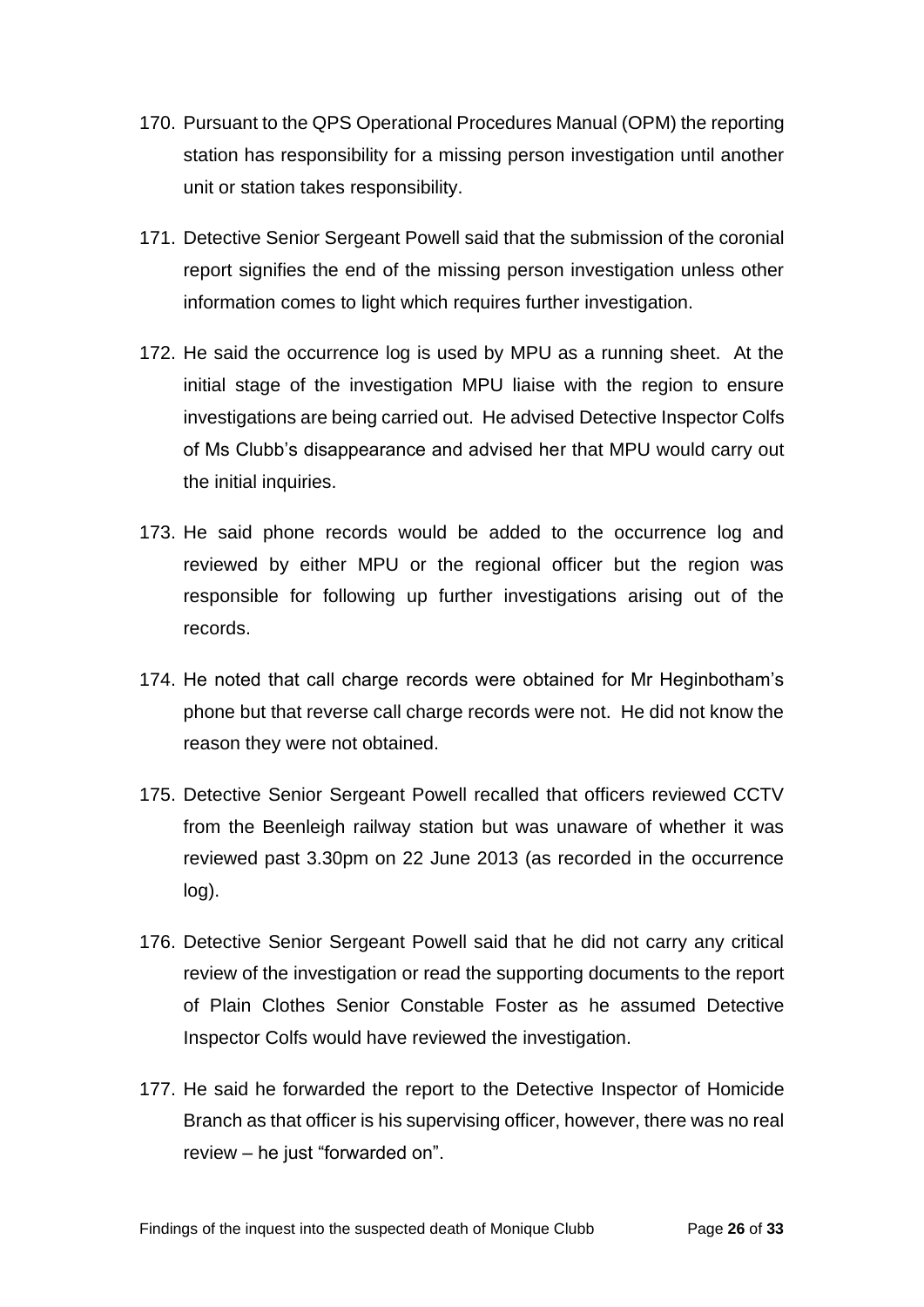- 178. Detective Senior Sergeant Powell said he believed that the only person who would have actually critically reviewed the investigation was Plain Clothes Senior Constable Foster as she was the lead investigator.
- 179. Detective Senior Sergeant Powell accepted that there were aspects of the investigation which were incomplete. He said it is highly unlikely that any further CCTV, phone records or transport records evidencing Ms Clubb's departure from Beenleigh could be obtained now due to the passage of time. However, he said that there was no information such as phone or other activity to indicate that she had left Beenleigh.
- 180. Detective Senior Sergeant Powell conceded that there could be confusion as to which region or unit is the lead investigator in relation to missing persons and said that there had been confusion in the past when regional officers had assumed that the MPU was taking charge of the investigation.
- 181. Detective Senior Sergeant Powell stated that his conclusion that Ms Clubb overdosed and died in the park was based on the report of Plain Clothes Senior Constable Foster which he did not review in any way.
- 182. Detective Senior Constable Visentin gave evidence that he first became involved in the investigation regarding Ms Clubb in 2015 when he was at the Maryborough CIB. He investigated some of the intelligence reports that had been received.
- 183. In 2019 he was tasked with conducting a review of the police investigation particularly the intelligence reports. He considered the initial report compiled by Plain Clothes Senior Constable Foster but was only tasked to review the intelligence reports. He also analysed the phone records which had been obtained by police. He concluded, as per the previous reports, that the last time Ms Clubb used her phone was the phone call to Mr Heginbotham on 22 June 2013.
- 184. He does not know how many hours of CCTV from the Beenleigh train station was reviewed by police. He made inquiries with Sergeant Massingham of the MPU who was responsible for the entry in the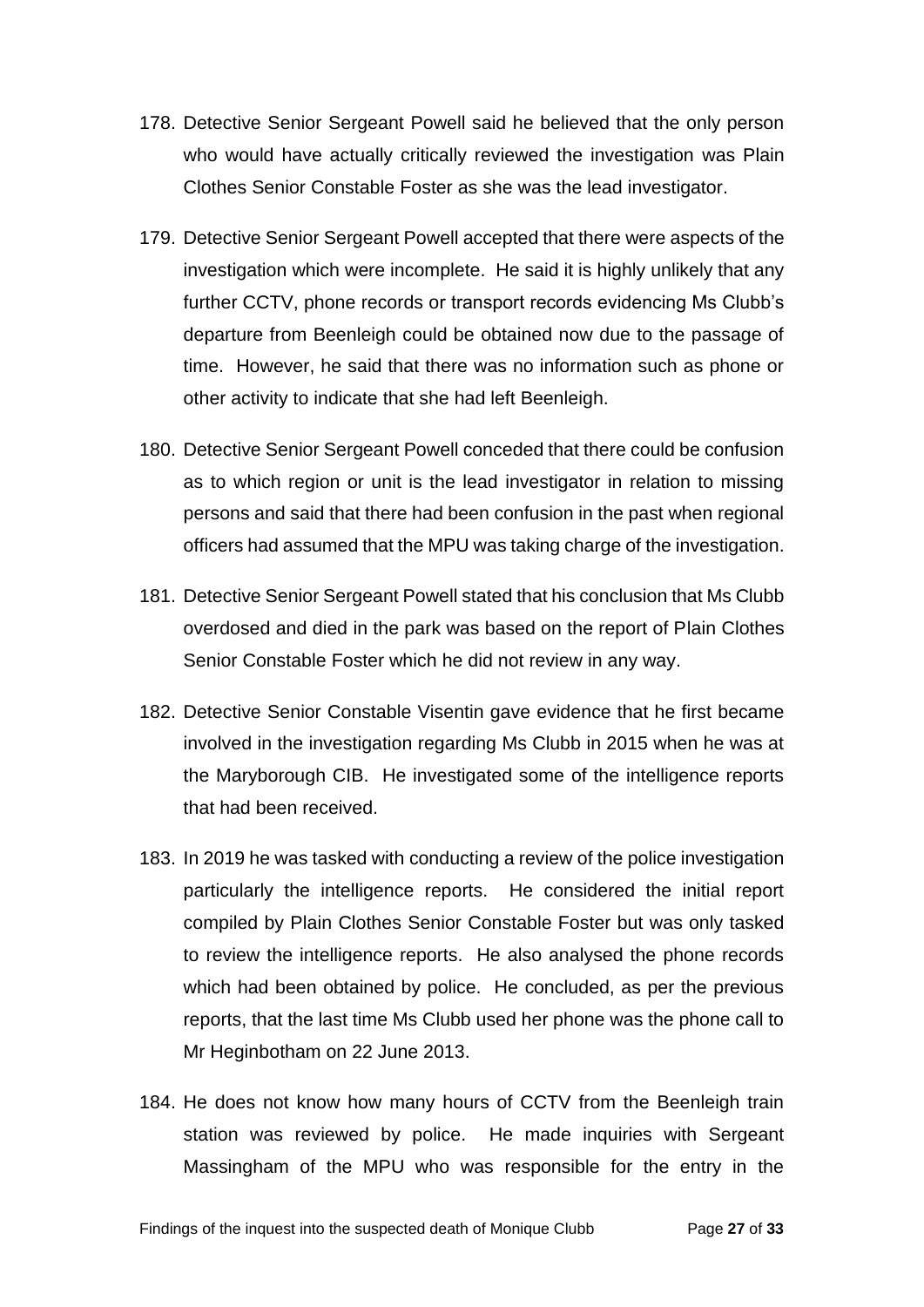occurrence log stating that the footage was viewed until 3.30pm. She told him that the CCTV footage was viewed "into the evening" but could not be more precise than that. She told him that she did not review it herself – someone else did it but she does not know who that was.

- 185. Detective Senior Constable Visentin said that the footage was in the possession of the QPS but he cannot now locate it. He said it has not been uploaded to QPrime and MPU does not have it. He said that it was not lodged as an exhibit and it cannot be found. He could also not find the request that was sent to Queensland Rail when the footage was obtained so was unable to ascertain how many hours of footage was received by QPS. He agreed that the handling of that evidence was not in accordance with QPS procedures and was inappropriate.
- 186. He said that he was not tasked to critically review the investigation or identify gaps in the information and he did not do so.
- 187. Detective Senior Constable Visentin said that he did check police records in relation to Mr Moran which showed that at the time of Ms Clubb's disappearance he appeared to be in the Tin Can Bay area and there was no record of him being at Beenleigh.
- 188. Detective Senior Constable Visentin said that inquiries are ongoing into the disappearance of Ms Clubb and the matter is still with Hervey Bay CIB (this evidence was not in accordance with that of Plain Clothes Senior Constable Foster who gave evidence that the investigation ceased when she submitted the coronial report).
- 189. Detective Senior Constable Visentin said that he understood that Plain Clothes Senior Constable Foster was the lead investigator (again this was inconsistent with the evidence of Plain Clothes Senior Constable Foster).
- 190. Detective Senior Constable Visentin said that he believed that the park could not be searched to exclude the possibility that Ms Clubb had overdosed and died in the bush there and he was unaware that Sergeant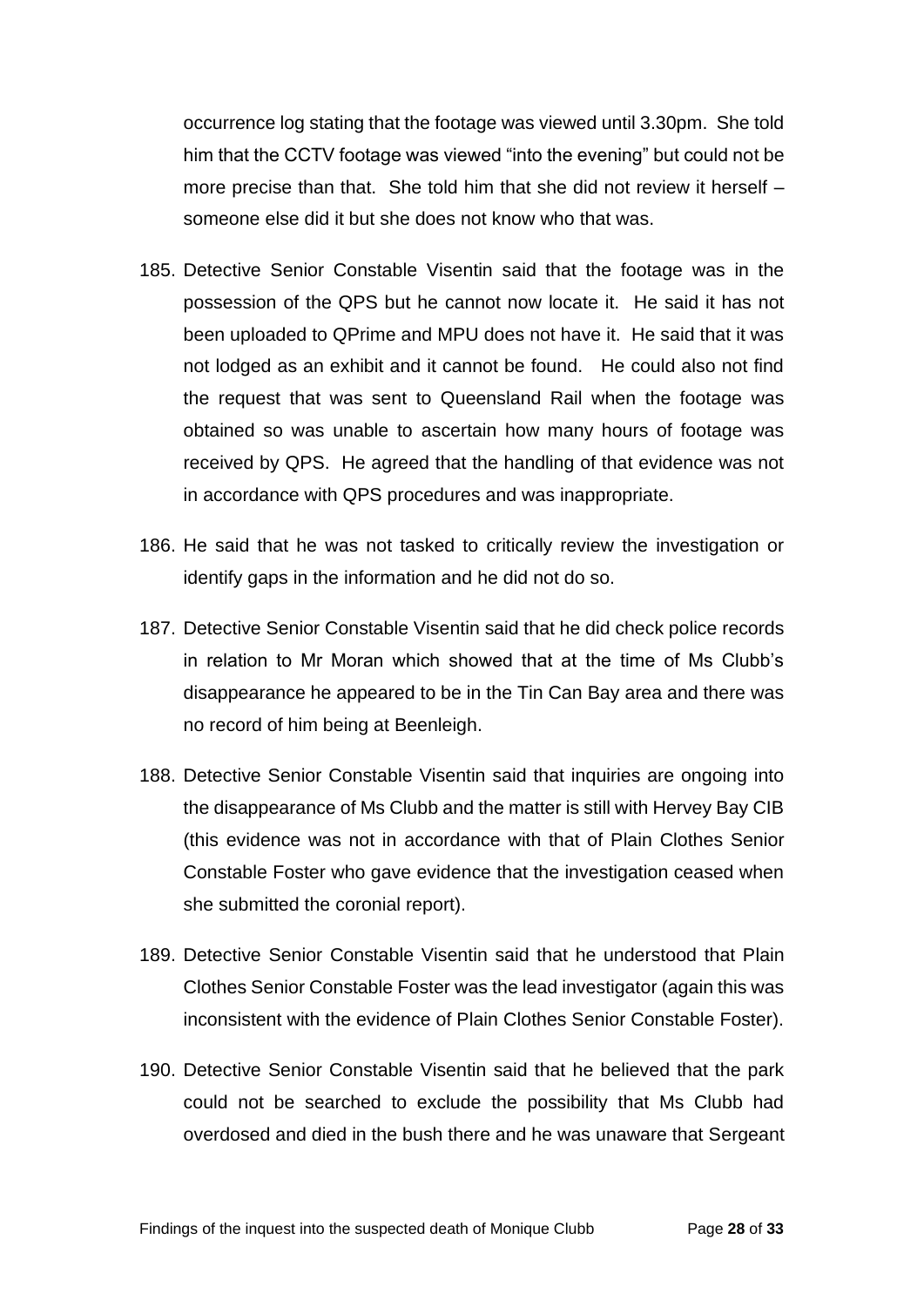Nelson and Senior Sergeant Whitehead were both certain that she was not there.

### <span id="page-31-0"></span>**Findings and Comments**

#### <span id="page-31-1"></span>*The Scope of the Coroner's Inquiry and Findings*

- 191. An inquest is not a trial between opposing parties but an inquiry into a death. The scope of an inquest goes beyond merely establishing the cause of death.
- 192. The focus is on discovering what happened; not on ascribing guilt, attributing blame or apportioning liability. The purpose is to inform the family and the public of how the death occurred and, in appropriate cases, with a view to reducing the likelihood of similar deaths.
- 193. As a result a coroner can make preventative recommendations concerning public health or safety, the administration of justice or ways to prevent deaths from happening in similar circumstances in future. A coroner must not include in the findings or any comments or recommendations, statements that a person is or may be guilty of an offence or is or may be civilly liable.
- 194. Proceedings in a coroner's court are not bound by the rules of evidence. That does not mean that any and every piece of information however unreliable will be admitted into evidence and acted upon. However, it does give a coroner greater scope to receive information that may not be admissible in other proceedings and to have regard to its origin or source when determining what weight should be given to the information.
- 195. A coroner should apply the civil standard of proof, namely the balance of probabilities. However, the more significant the issue to be determined, the more serious an allegation of the more inherently unlikely an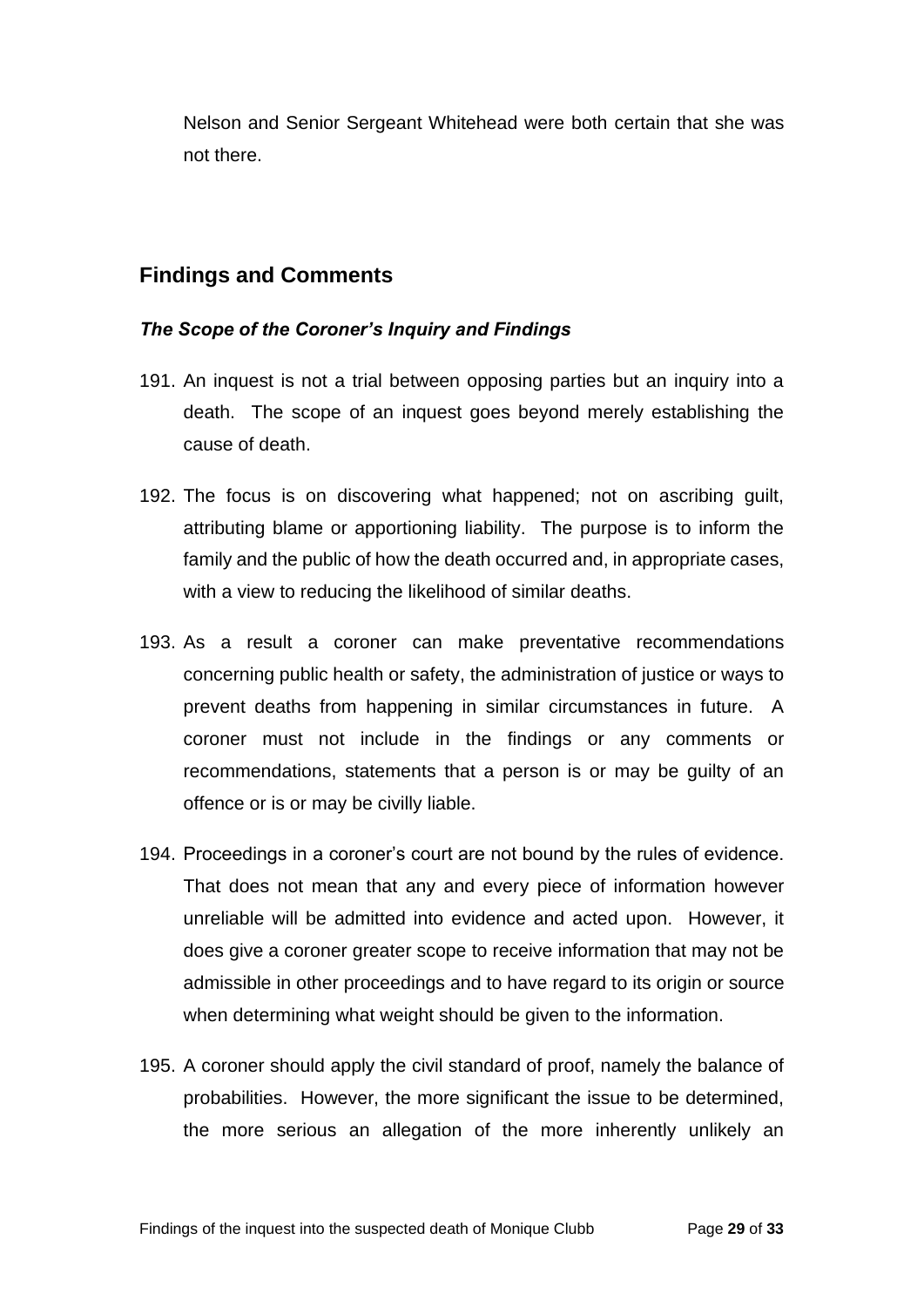occurrence, then the clearer and more persuasive the evidence needs to be for a coroner to be sufficiently satisfied it has been proven.

196. If, from information obtained at an inquest or during the investigation, a coroner reasonably suspects a person has committed an offence, the coroner must give the information to the Director of Public Prosecutions in the case of an indictable offence and, in the case of any other offence, the relevant department. A coroner may also refer a matter to the Criminal Misconduct Commission or a relevant disciplinary body.

#### <span id="page-32-0"></span>*Submissions*

197. At the conclusion of the evidence all parties made submissions and I have taken those into account.

#### <span id="page-32-1"></span>*Findings*

- 198. I find that Ms Clubb is deceased.
- 199. I am satisfied to the requisite standard that Ms Clubb is not in Hugh Muntz park at Beenleigh and left the park shortly after entering it.
- 200. I find that Ms Clubb died soon after leaving the park. It is possible that she travelled from Brisbane to the South Brisbane area, however, as she did not contact any family or friends it is likely that she died soon after the last sighting of her by Mr Apolo.
- 201. I find that the prescribing of five fentanyl patches and 50 diazepam tablets to Ms Clubb by Dr A was inappropriate.

#### <span id="page-32-2"></span>*Comments and recommendations*

202. Section 46 of the *Coroners Act* 2003 provides that a coroner may comment on anything connected with a death that relates to public health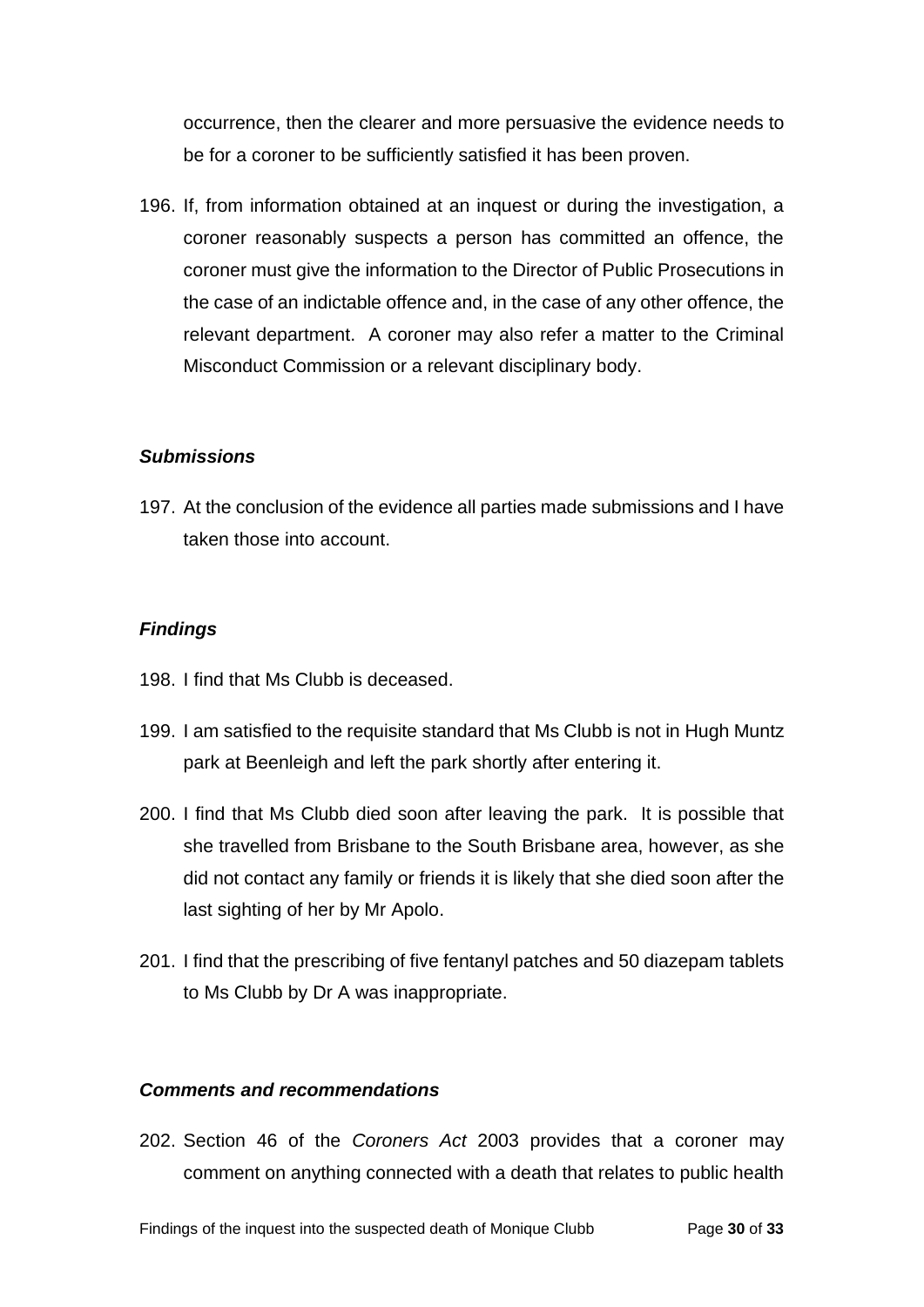or safety, the administration of justice or ways to prevent deaths from happening in similar circumstances in the future.

- 203. Despite the search and rescue coordinators coming to the conclusion that Ms Clubb was not in the park soon after the searches commenced, the police investigation failed, at that time and when further CCTV footage and relevant transport records were available, to concentrate on ascertaining her next movements.
- 204. Police reports concluding that she had died in the park relied on misconceptions that she was very intoxicated, that she was running away from Mr Apolo, that she was last seen entering thick bush in the park and that the bush and waterways had not been thoroughly searched. In fact, CCTV obtained early in the investigation revealed that she was not running away and she did not appear to be very intoxicated. Unfortunately statements were not obtained from the staff of Spend Less Shoes who were the last people to speak to Ms Clubb. Mr Apolo gave evidence that she had not jumped over the barrier at the highest point, that she did not appear to be injured, that she did not appear to be intoxicated and that she did not run into the bush but stood at the edge of the creek until he left.
- 205. There was obvious confusion as to which police officer from which unit was the lead investigator which resulted in a lack of critical review and tactical decision making leading to gaps in the investigation eg insufficient review of CCTV footage of Beenleigh station to ascertain whether Ms Clubb had caught a train later in the day, insufficient investigation of phone records (eg no checks as to which person or persons Mr Watt and Ms Clubb had been calling from the Park Road Station, no checks of phone numbers which had been in frequent contact with Ms Clubb on 22 June 2013), no checks of other public transport, no checks of CCTV footage at Southbank station, no checks of other CCTV at Beenleigh.
- 206. The QPS OPM provisions in relation to dealing with evidence have not been complied with by the MPU resulting in an inability to ascertain how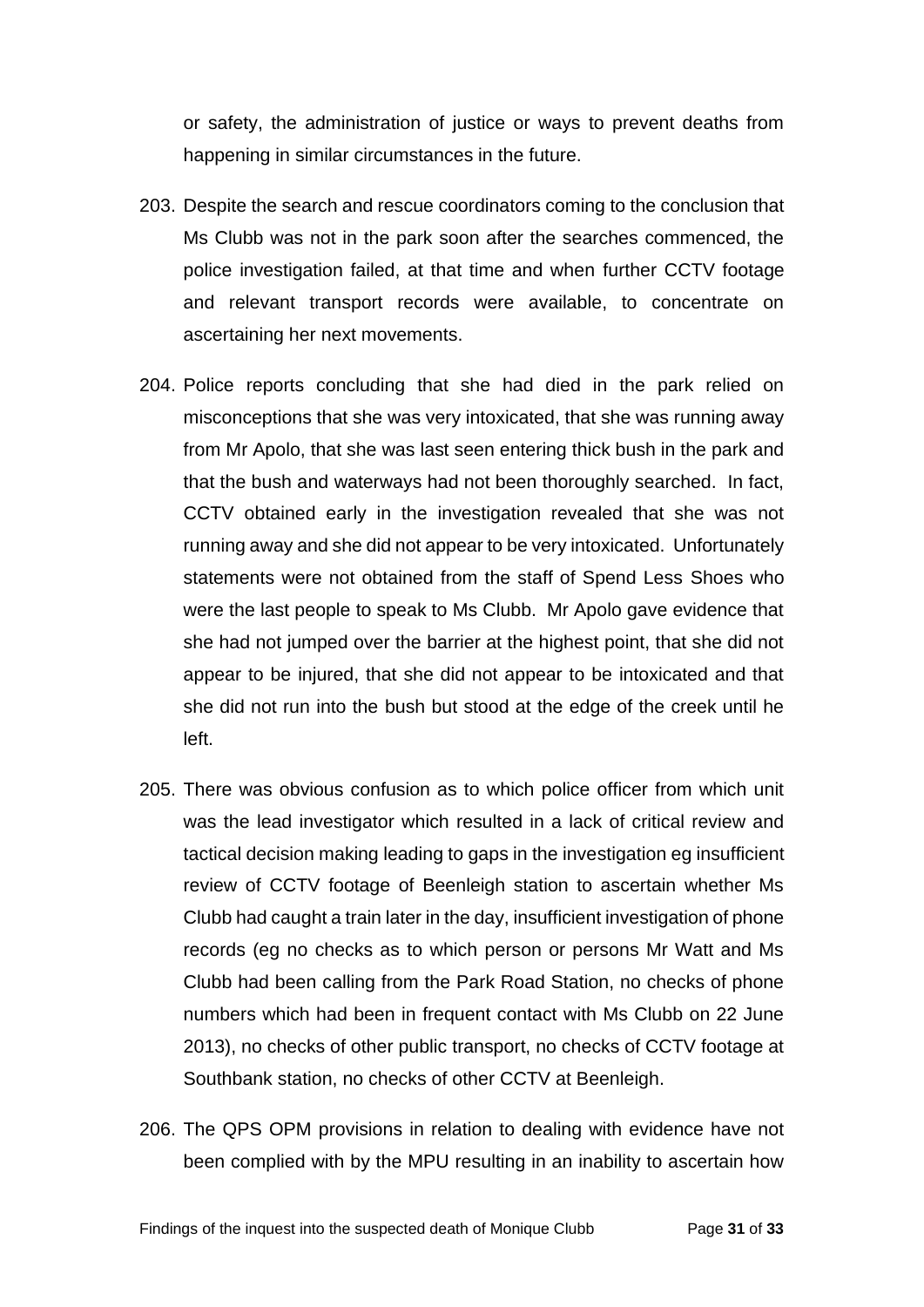many hours of CCTV footage was obtained from Beenleigh railway station or to examine that footage again. That CCTV footage cannot now be obtained.

- 207. It appears that Senior Sergeant Whitehead was the only officer who carried out a critical review of the entire investigation in relation to Ms Clubb's disappearance. He noted the absence of review of CCTV footage after 3.30pm on 22 June 2013.
- 208. The conclusion of Sergeant Nelson that Ms Clubb was not in the park was disregarded by or not known to other police officers who concluded (based on some inaccurate information as stated above in regard to Detective Senior Sergeant Powell's report) that Ms Clubb had died of an overdose in the park and her body had not been located. Due to that conclusion the investigation was effectively discontinued at a time when it may have been possible to obtain further evidence as to whether she left Beenleigh and, if so, her final whereabouts.
- 209. The conclusion reached by investigating police is inconsistent with the evidence.

#### <span id="page-34-0"></span>**Recommendations**

210. I recommend that:

- QPS consider a further trial and/or implementation of airborne phone location systems;
- QPS consider amendment of the relevant sections of the Operational Procedures Manual to remove possible confusion as to which region or unit is responsible for allocation of a lead investigator for missing persons investigations.